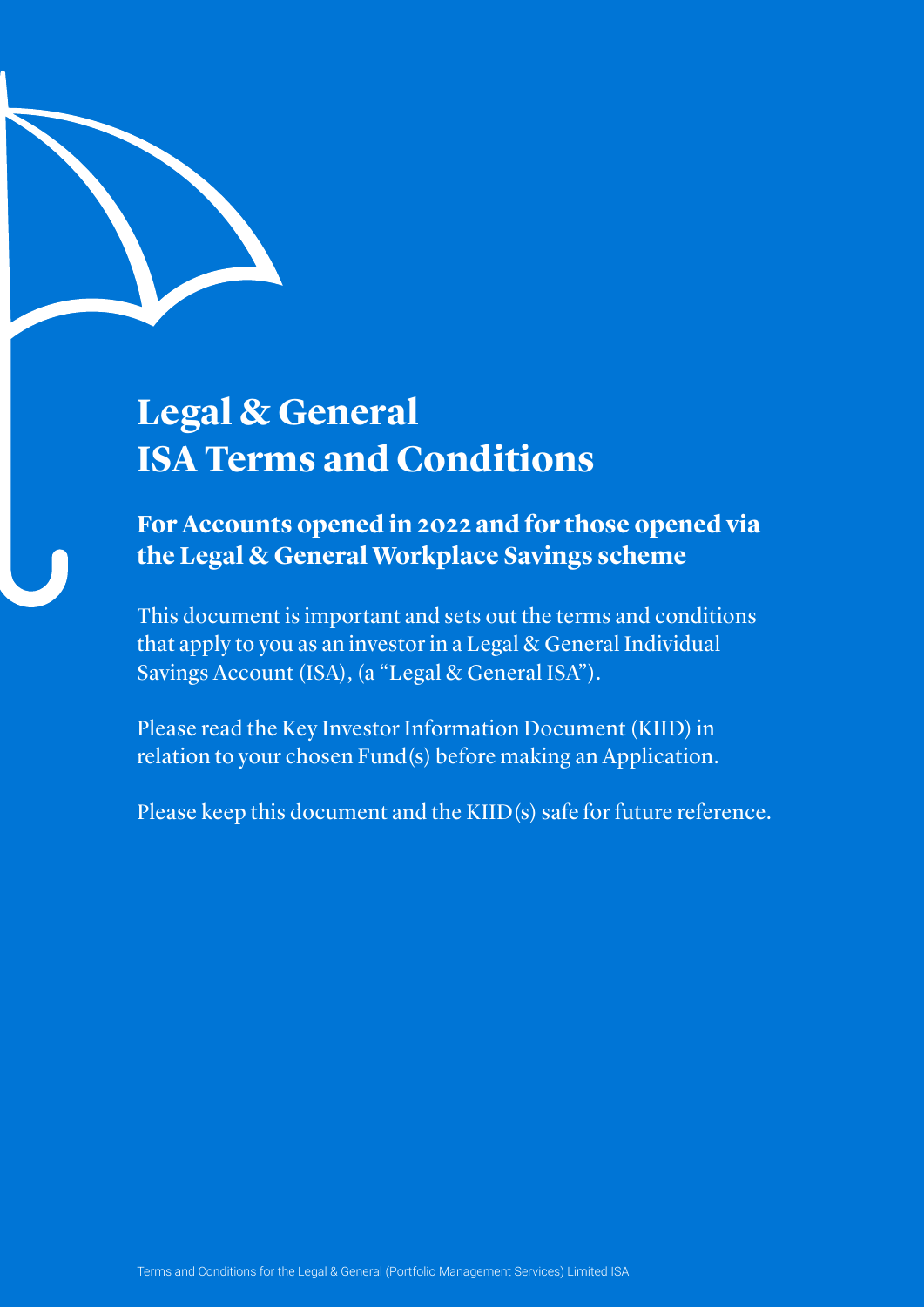

# **Part 1 – Background information**

| Part 2 - Account opening |                  |                |
|--------------------------|------------------|----------------|
| 1.3                      | Tax              |                |
| 1.2                      | These Conditions |                |
| 1.1                      | Glossary         | $\overline{4}$ |

| 2.1 | Opening an Account with us  |  |
|-----|-----------------------------|--|
| 2.2 | Cancelling your Application |  |
| 23  | Client classification       |  |

# **Part 3 – How the Account is administered and how your money is invested**

| 3.1 | The ownership of Units in your Account       | 10              |
|-----|----------------------------------------------|-----------------|
| 3.2 | Payments into your Account via your Employer | 10              |
| 3.3 | If you invest directly                       | 11              |
| 3.4 | Investing your Payments                      | 12 <sup>°</sup> |
| 3.5 | How your money and investments are protected | 12 <sup>°</sup> |
| 3.6 | Charges                                      | 15              |
| 3.7 | Information on your Account                  | 16              |

# **Part 4 – Making withdrawals, transfers and closing the Account**

| 4.1 | When we can close the Account or repair your ISA          | 17 |
|-----|-----------------------------------------------------------|----|
| 4.2 | Making withdrawals and closing your Account               | 17 |
| 4.3 | Transferring your ISA to another ISA manager              | 18 |
| 4.4 | Procedure following death                                 | 19 |
| 4.5 | Payments made following a withdrawal, transfer or closure | 20 |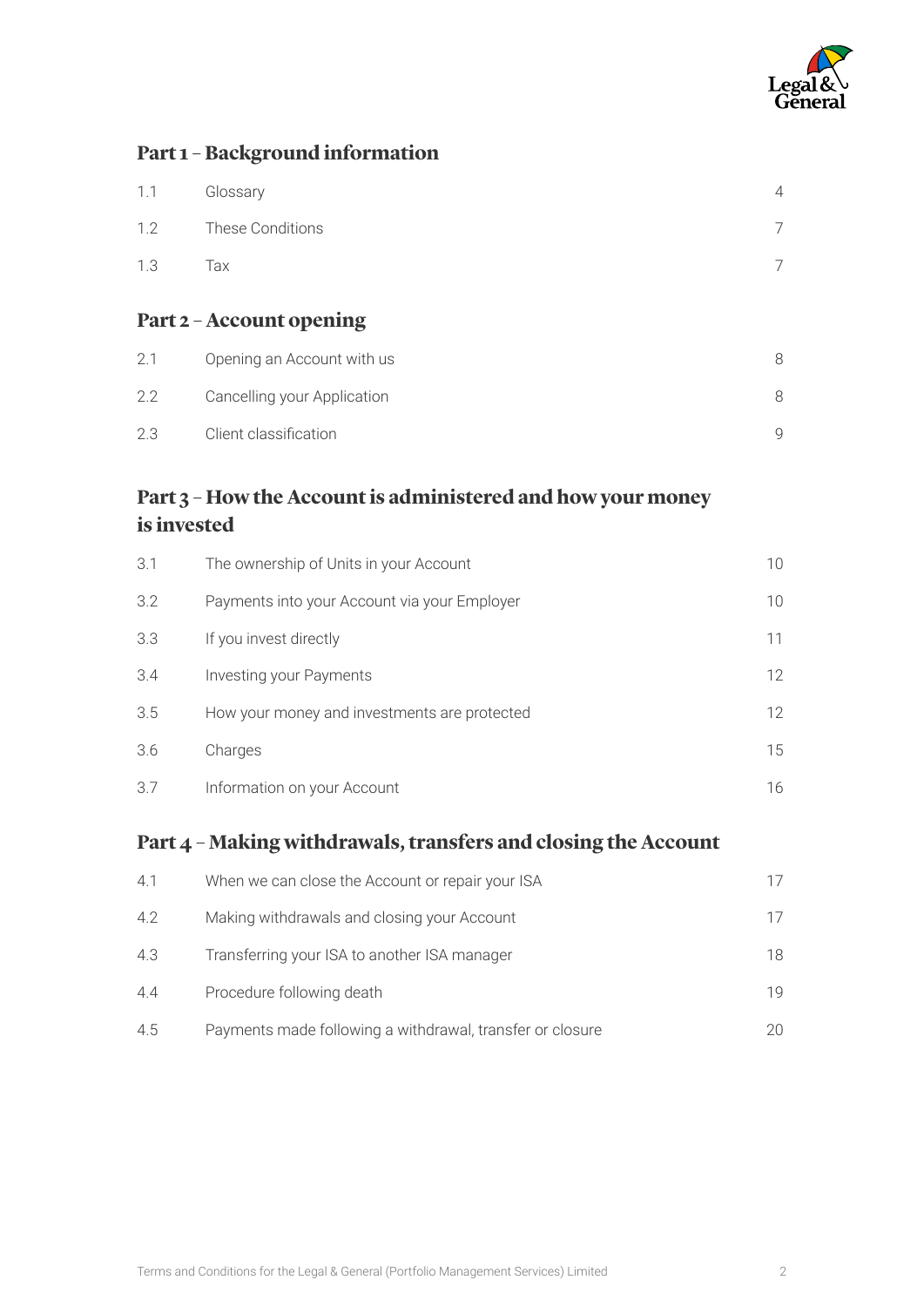

# **Part 5 – General information**

| 5.1  | About us                                                     | 22 |
|------|--------------------------------------------------------------|----|
| 5.2  | How we communicate with you                                  | 22 |
| 5.3  | Communicating with us                                        | 22 |
| 5.4  | Informing us of changes                                      | 22 |
| 5.5  | Verification of identity, fraud and credit checks            | 23 |
| 5.6  | Processing personal data and providing information to others | 23 |
| 5.7  | Conflicts of interest                                        | 24 |
| 5.8  | Complaints and policies                                      | 24 |
| 5.9  | Liabilities                                                  | 25 |
| 5.10 | Extraordinary circumstances, adjustments and disruption      | 25 |
| 5.11 | Changing these Conditions                                    | 26 |
| 5.12 | Transferring our duties                                      | 27 |
| 5.13 | <b>Disputes</b>                                              | 27 |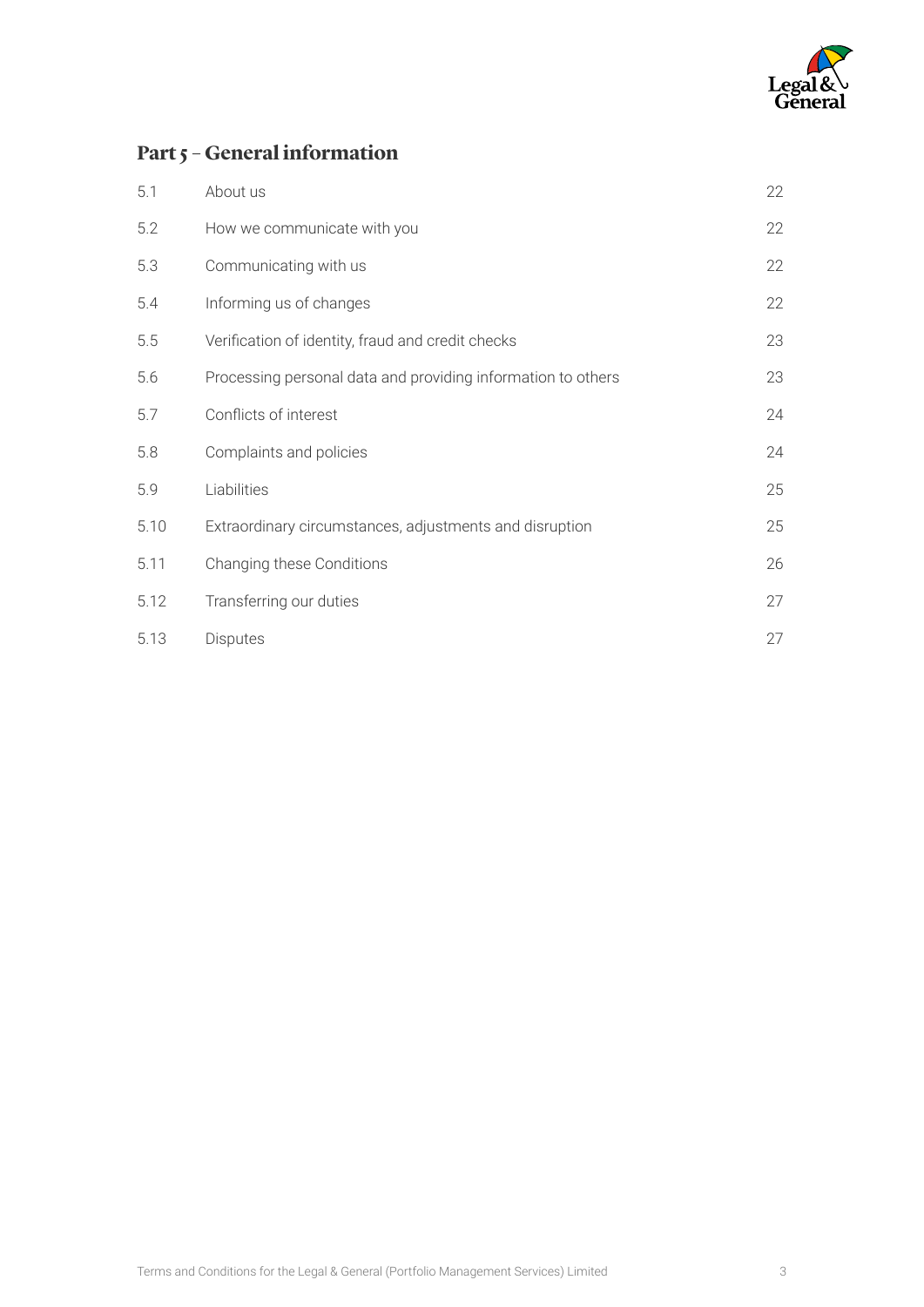

# <span id="page-3-0"></span>**Part 1 Background information**

## **1.1 Glossary**

 Defined terms used in these Conditions have the following meanings unless the context requires otherwise.

 to the Funds and cash held within it, including any tax credits or benefits that may be due to you. 'Account' means your account with PMS which enables you to invest in Funds within a Legal & General ISA in accordance with these Conditions. A reference to your Account is a reference Your online Account is also referred to as 'My Account'.

'Account Holder' means the holder of an Account.

'Application' means the way in which you can apply to open an Account with us.

'Class' means the class of Unit offered by the Funds which are available for investment. More information on Classes can be found at:

[Multi Asset Core 20 Fund](https://literature-lgim.huguenots.co.uk/srp/documents/?type=KIID&ISIN=GB00BKP4YB57) [Multi Asset Core 45 Fund](https://literature-lgim.huguenots.co.uk/srp/documents/?type=KIID&ISIN=GB00BJVL8N30) [Multi Asset Core 75 Fund](https://literature-lgim.huguenots.co.uk/srp/documents/?type=KIID&ISIN=GB00BJVL8Q60)

'Client Money Account' means a current or deposit account at a bank that is in our name, in accordance with the FCA Rules. Its title will also include an appropriate description to indicate that it holds only clients' money in accordance with our regulatory responsibilities.

'Conditions' means these terms and conditions between you and us governing your Application and your Account once it is opened.

'Controller' has the meaning given to it in the Data Protection Legislation.

 Directive (95/46/EC), the Electronic Communications Data Protection Directive (2002/58/ EC) and the EU's General Data Protection Regulation (2016/679/EC), including all law and 'Data Protection Legislation' means all applicable laws, rules, regulations and regulations relating to the processing of Personal Data and privacy including the EU Data Protection regulations implementing or made under them, any amendment or re-enactment of them and, where applicable, the guidance and codes of practice issued by applicable supervisory authorities.

'Dealing Point' means the Dealing Point cut off time for the platform to place the deal.

'Employer' means an employer that we have registered, accepted and onboarded for the purposes of our Legal & General ISA via our Legal & General Workplace Savings scheme.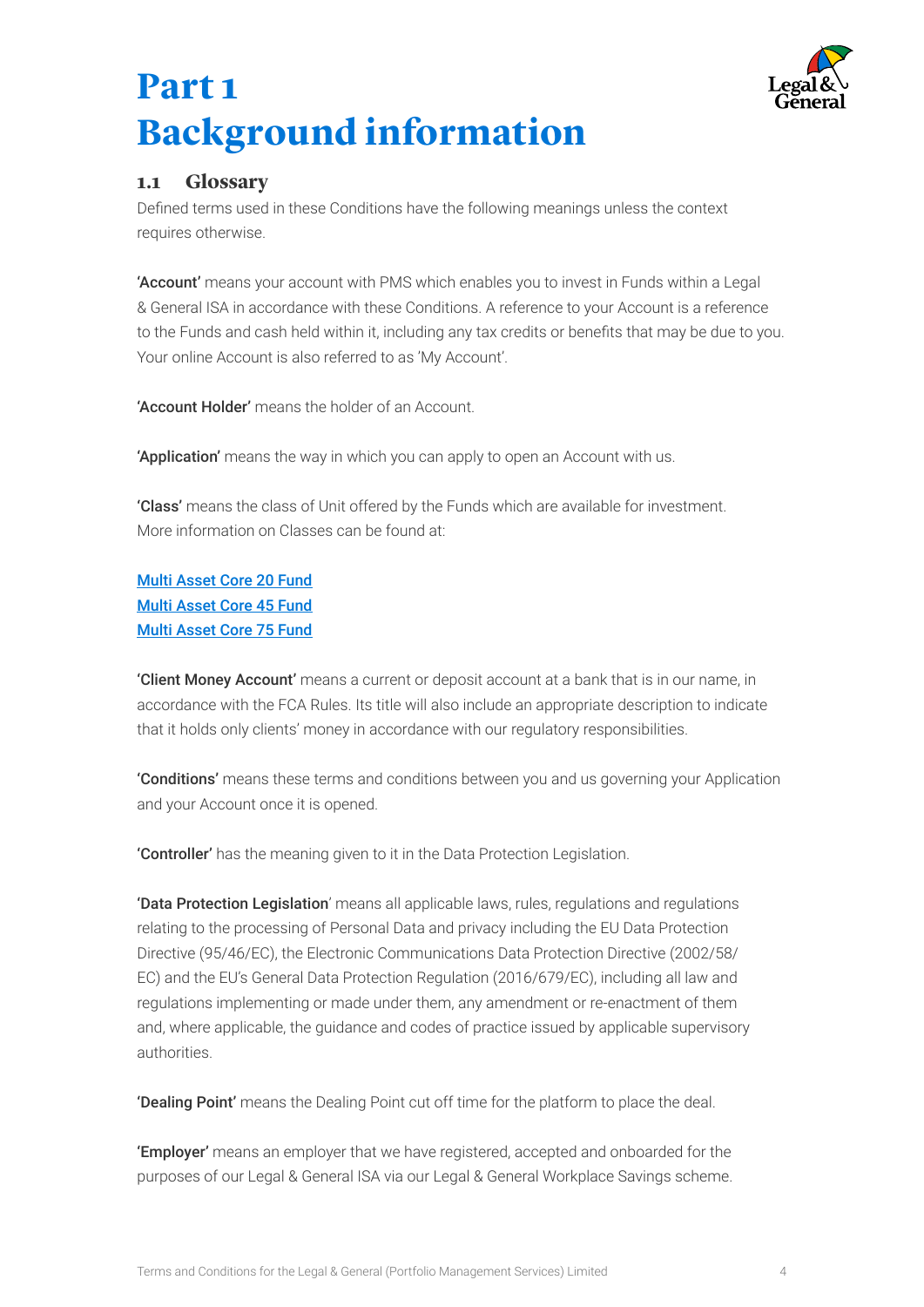

'FCA' means the UK Financial Conduct Authority or any other regulatory body which may assume its regulatory responsibilities from time to time.

'FCA Rules' means the FCA Handbook of Rules and Guidance as amended from time to time.

'Fund' means authorised collective investment schemes made available for investment through a Legal & General ISA from time to time.

'Fund Manager' means any asset manager that distributes Funds.

'HMRC' means HM Revenue & Customs, the body responsible for collecting UK taxes.

'ISA' means an Individual Savings Account managed under the Regulations. Please note, these Conditions only relate to stocks and shares ISAs.

'Investment Order Summary' means a document which details the number of units you bought and the value. This document will be available via your online Account.

'KIID' means the Key Investor Information Document. Each Fund has a KIID which you must read before investing in that Fund.

**Legal & General Group Company'** means any company which is a direct or indirect subsidiary of Legal & General Group PLC.

'Legal & General ISA' means a stocks and shares ISA opened for you and managed by us in accordance with these Conditions.

'Nominated Bank Account' is the bank account detailed in the Application or subsequent member instruction, for the payment of any withdrawal monies from the Account. The Nominated Bank Account must be a UK bank or building society account (held with a UK branch) of which you're a named holder. If you fail to provide us with a Nominated Bank Account we may use the bank details of the initial investment as the Nominated Bank Account.

'Nominee' is a company whose business is looking after the ownership of investments on behalf of someone else. We may appoint a Nominee to hold your investments in accordance with the FCA Rules and the Regulations.

'Payment(s)' means any Single Lump Sum Payment or Regular Payment made to the Account. For a Transfer out payment, this includes the full transfer value.

'Personal Data' has the meaning given to it in the Data Protection Legislation.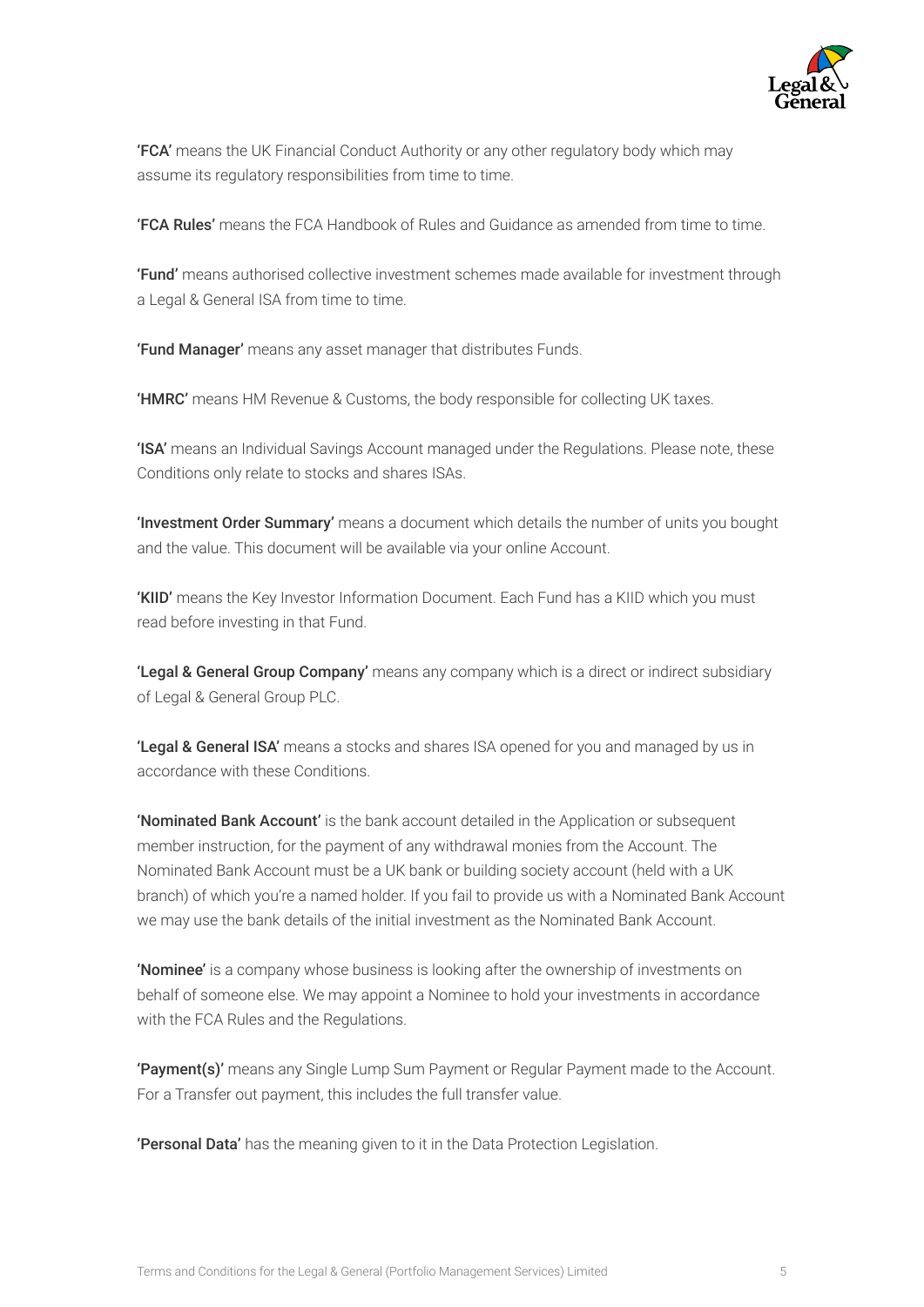

'Regular Payment' means your subsequent payment instructions made following the set up of your Application.

 'Regulations' means the 'Individual Savings Account Regulations 1998' as amended from time to time.

'Salary Deduction' means a payment deducted from your net salary by your Employer and paid to us in accordance with the relevant consents and authorities, for the purpose of making subscriptions to your Legal & General ISA.

'Single Lump Sum Payment' means a one off payment paid into the Account in accordance with the Application.

**Transfer out'** means the full or partial transfer of an ISA from us to another ISA manager.

'Unit Trust(s)' means units in Funds.

 account or similar account (other than an estate or trust) held by a dealer or other fiduciary for the benefit or account of a US Person; any discretionary account or similar account (other than an estate or trust) held by a dealer or other fiduciary organised, incorporated, or (if an individual) 'US Person' means: any natural person resident in the United States; any partnership or corporation organised or incorporated under the laws of the United States; any estate of which any executor or administrator is a US Person; any trust of which any trustee is a US Person; any agency or branch of a foreign entity located in the United States; any non-discretionary resident in the United States; and any partnership or corporation if: organised or incorporated under the laws of any foreign jurisdiction; and formed by a US Person principally for the purpose of investing in securities not registered under the Act, unless it is organised or incorporated, and owned, by accredited investors who aren't natural persons, estates or trusts.

'Valuation Point' means the point in time on each business day at which the relevant Fund is valued and a price is calculated.

'we' or 'us' or 'our' means Legal & General (Portfolio Management Services) Limited.

'you' or 'your' means a person who has made an Application and, if that Application is successful, holds an Account with us.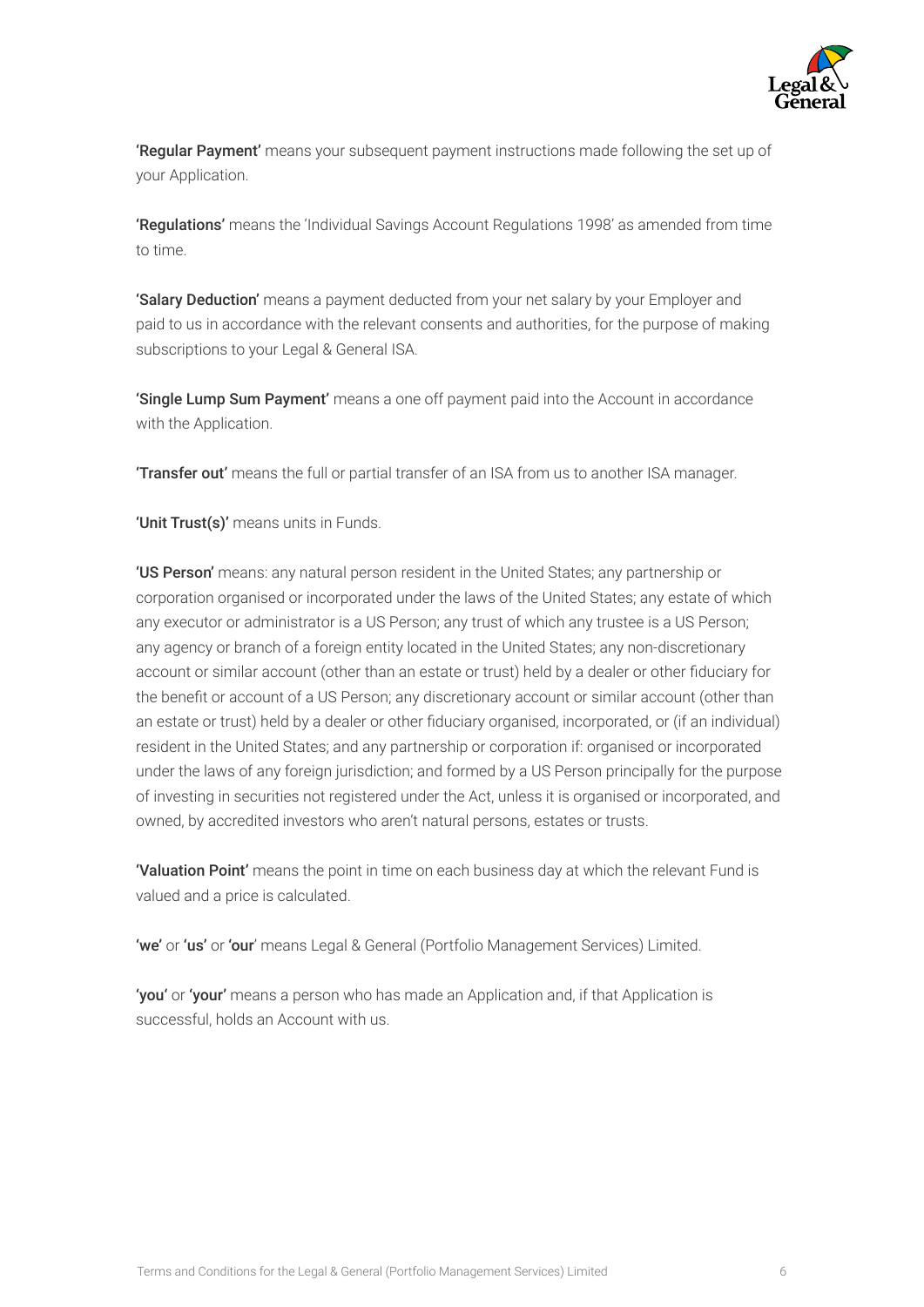

# <span id="page-6-0"></span>**1.2 These Conditions**

These Conditions are governed by English law and govern your Application and the Account once it is opened. If there are any differences between the Regulations and the Conditions, the Regulations will apply. These Conditions apply to the Account covered by these Conditions. These Conditions will not be relevant to any other investments you have with us.

Your investment in Funds will be governed by further terms and conditions. Further information on the Funds available for investment and the relevant risk warnings will be provided to you before you make an investment. You must read the relevant KIID before making an investment.

Your instructions will be executed in accordance with our Order Execution Policy, a summary of which is provided to you as part of the Application. By giving instructions to us in respect of Funds you agree to that Policy. The latest version of the summary of our Order Execution Policy and execution quality data is available on request.

There may be instances such as post-trade allocations where your holdings in Investments are rounded down to two or more decimal places. Any rounding may result in a small, unrecoverable loss to your holding (always less than 0.01 of a unit of the relevant Investment). The Order Execution Policy is available on request.

 recommend that you speak with an appropriately qualified and authorised adviser. This service is provided on a "non-advised" basis and to the extent that you need any advice, we

## **1.3 Tax**

Any tax payable on the Account will depend on the personal circumstances of the Account Holder and may be subject to change in the future.

 You will lose some of the tax benefits of the ISA if you make a withdrawal from your ISA. If the amount withdrawn relates to a Payment made by you in the same tax year, that amount will still count towards your annual ISA allowance for that tax year. You can only subscribe to one stocks and shares ISA per tax year, and you'll not be able to subscribe to another stocks and shares ISA in the same tax year that you subscribe to your Legal & General ISA. This will not apply if your Application is cancelled within 14 days from the date your ISA is opened.

### Disclosure of tax

Tax regulations require us to collect certain information about each investor's tax arrangements. If the Account Holder is a UK resident you authorise us to disclose all relevant information about the Account Holder and the Account to HMRC in accordance with applicable law.

### ISA tax reclaims

You authorise us to apply to HMRC on your behalf to make all appropriate claims for the repayment of, or credit against, tax in respect of Funds held in your Account. You authorise us to provide HMRC with all relevant information and documentation about you and the Account as may be required for this purpose.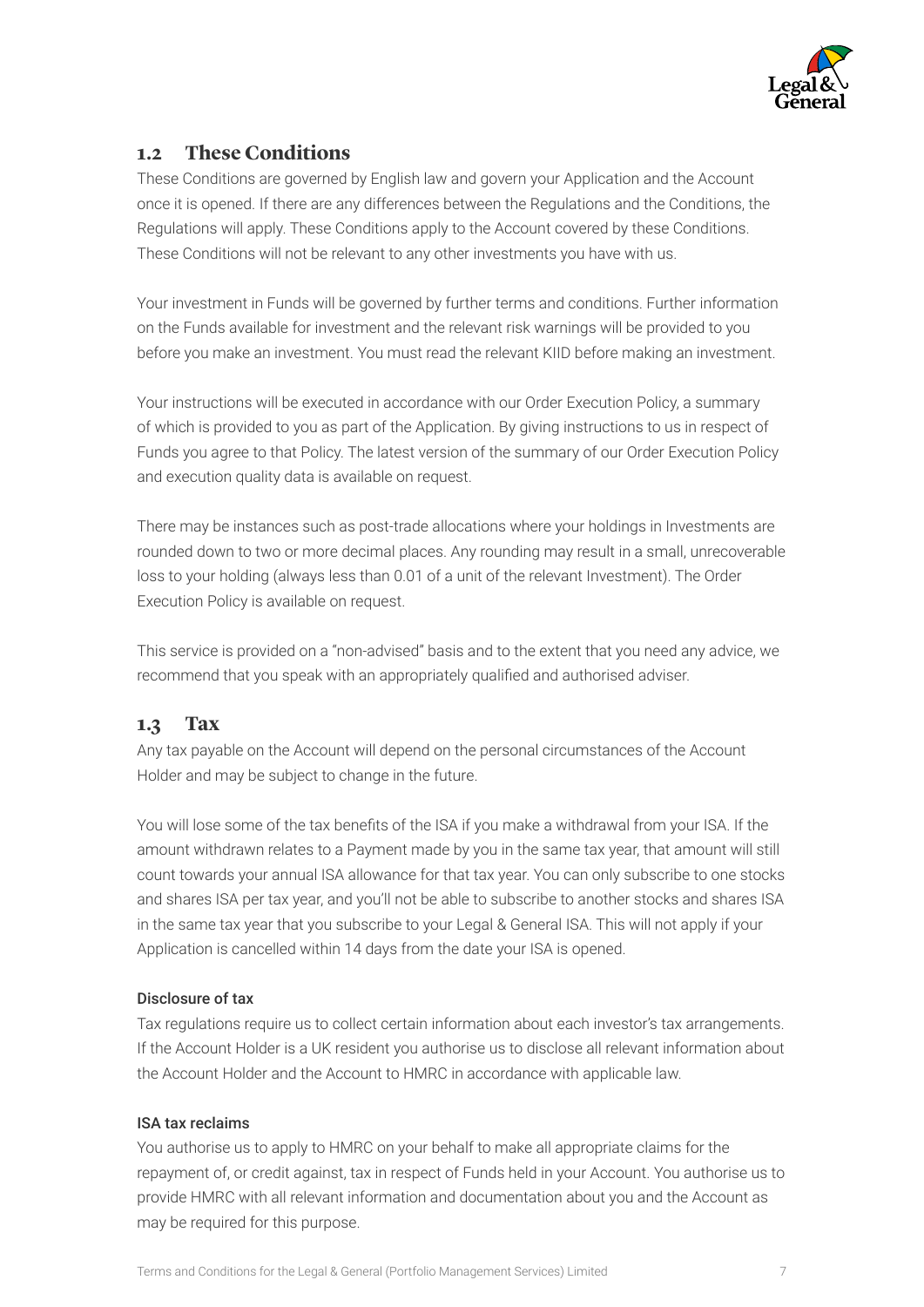

# <span id="page-7-0"></span>**Part 2 Account Opening**

# **2.1 Opening an Account with us**

You can apply to open an Account with us online. Our website will provide a link which enables you to access the Conditions and other information needed to make your Application and open an Account. You must also satisfy our eligibility requirements. For these purposes, you must be an individual aged 18 years or over and a resident in the UK or a Crown Servant (for example a diplomat or overseas civil servant) or their spouse or Civil Partner if you do not live in the UK.

To complete an application for an Account you must provide us with your:

- National Insurance Number; and
- Nominated Bank Account.

If you are paying by Salary Deduction, the agreement to set up Salary Deductions is between you and your Employer. To facilitate your instructions we will share the relevant parts of your Application and any future instructions from you with your Employer and you authorise us to do this. Your Account may be restricted or closed in accordance with these Conditions if you cease to satisfy the relevant eligibility criteria.

### How to open an Account

You must ensure that the information provided in the Application is accurate and valid. We'll let you know if you are successful. Submitting an Application does not guarantee that you'll be able to open an Account with us. If you change your mind, you'll have 14 days to cancel the Application.

# **2.2 Cancelling your Application**

When you buy a Legal & General ISA you've got up to 14 days from the date your ISA is opened to cancel. You can cancel your ISA by contacting us via the secure messaging in My Account. We'll then sell any investments purchased in your ISA and return the value of your account to your Nominated Bank Account. If the value of any investments purchased has fallen, you may receive back less than your original payment.

Cancellation payments for debit card or direct debit investments will be returned to the original source of Payment unless exceptional circumstances mean this is not possible. Cancellation payments for Salary Deduction will be sent to the nominated bank account details you provided as part of your account set up.

If you are paying by salary deduction and your Employer's payment is not honoured, your investment will not be placed, or will be cancelled, and you will need to direct any queries to your Employer.

We'll reject your Application if we can't verify the information you provided or if you don't meet our eligibility requirements.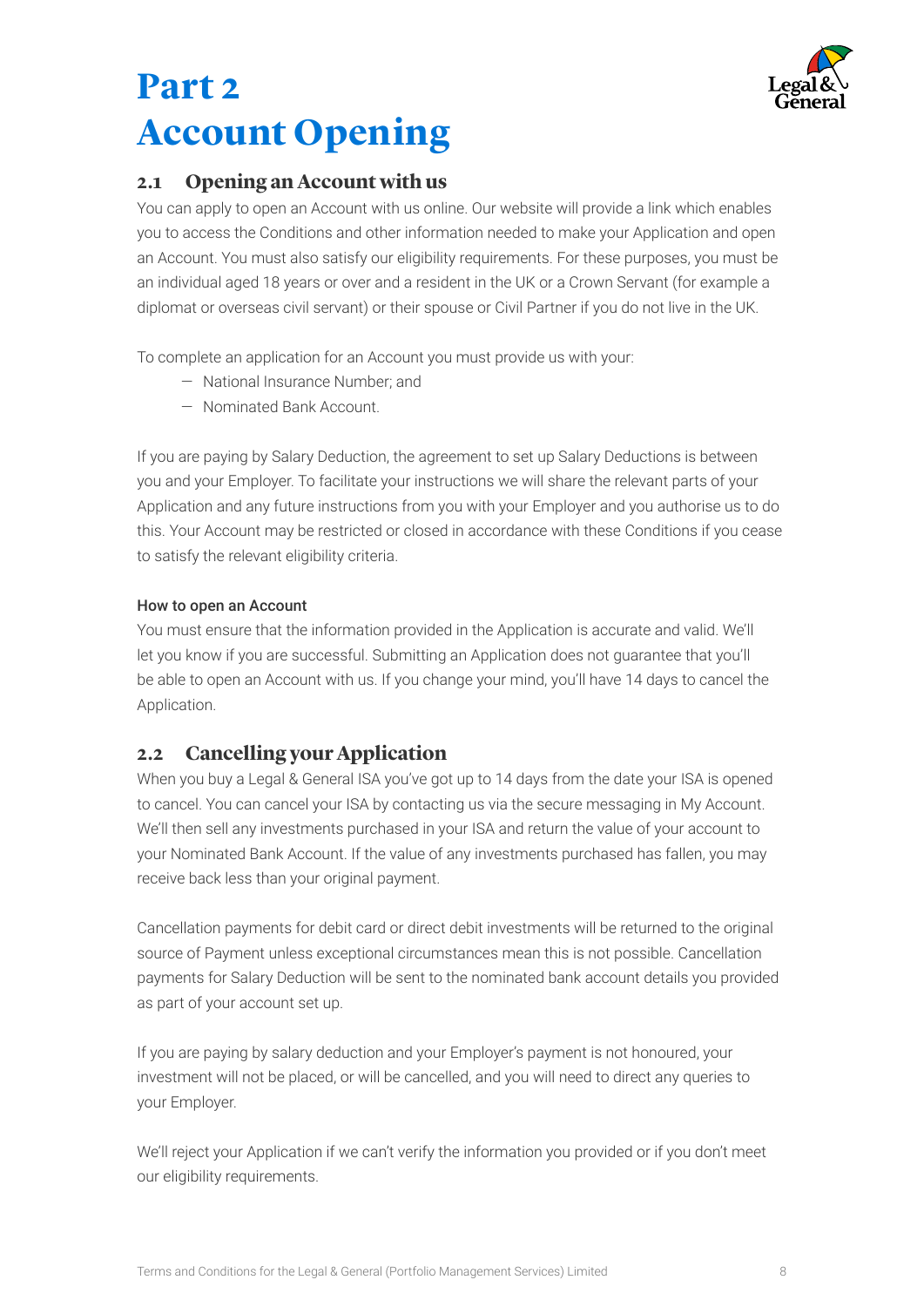

We'll reject your application if you already hold an ISA with us or another Legal & General Group Company and have contributed to it in the current tax year.

Provided you cancel your Legal & General ISA Application within 14 days, any Payments made prior to your Account being cancelled will not count towards your annual ISA limit.

Cancellation Payments will be made once the monies in respect of the Investment have been cleared. Please note that banks and building societies may take up to 21 business days to fully honour any payment.

#### Cancellation of Direct Debits

Arrangements for Regular Payments paid by direct debit may be cancelled at any time in accordance with the direct debit guarantee (the 'Guarantee'):

This guarantee is offered by all banks and building societies that accept instructions to pay direct debits.

 If you request Legal & General to collect a payment, confirmation of the amount and date will be given to you at the time of the request.

If there are any changes to the amount, date or frequency of your direct debit, Legal & General will notify you 10 working days in advance of your account being debited or as otherwise agreed.

If an error is made in the payment of your direct debit by Legal & General or your bank or building society, you're entitled to a full and immediate refund of the amount paid from your bank or building society.

If you receive a refund you're not entitled to, you must pay it back when we ask you to.

 Written confirmation may be required. Please also notify us. You can cancel a direct debit at any time by simply contacting your bank or building society.

## **2.3 Client classifcation**

 "Retail Client" (as defined in the FCA Rules) unless we notify you otherwise. This means that classification, however we are not obliged to agree to reclassify you. If you are classified We are required to classify you for the purposes of the FCA Rules. We will classify you as a you get the highest level of protection under the FCA Rules. You may request a different client differently you will lose protections given to Retail Clients under the FCA Rules. We will provide further information on request.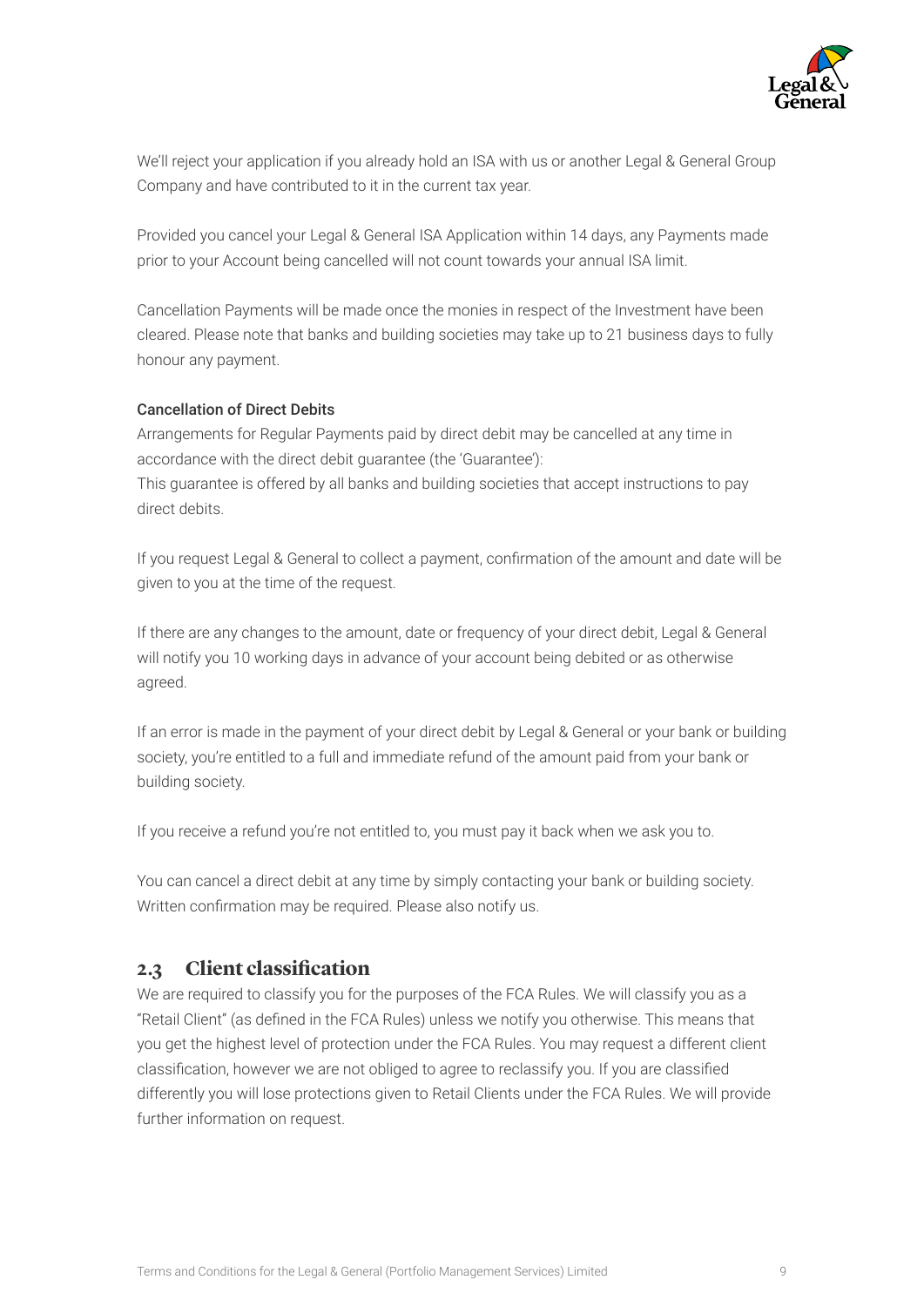

# <span id="page-9-0"></span>**Part 3 How the Account is administered and how your money is invested**

## **3.1 The ownership of Units in your Account**

 Account will be registered in the name of the Nominee. You'll be, and will remain, the beneficial benefit from the Units. You must not charge, pledge or otherwise use the Units held in your The legal title (i.e. the document or record which indicates ownership) of the Units in your owner of the Units in your Account at all times. This means that only you have the right to Account as security for any loan or other obligation. We will hold any documents evidencing the legal ownership of your Units.

 As the beneficial owner of the Units in your Account, you, the Account Holder will be entitled to attend meetings for the Fund's Unit holders and exercise voting rights at such meetings, or instruct us to do so on your behalf.

Upon request, we can also provide the annual reports and accounts (for the Funds) and any other information issued to Unit holders.

## **3.2 Payments into your Account via your Employer**

Salary Deductions are collected on a frequency as determined by your Employer, in accordance with their regular payroll processing dates and your instructions.

It is your Employer's responsibility to reduce the deduction and payment of your contribution to zero for any payroll period, where:

> 1. the calculated collective value of your contributions is below the product lump sum minimum. The minimum payments are £100 lump sum initial payment or £1 top up, or £20 a month regular payment;

> 2. your net salary is less than your contribution instruction. Where you have requested multiple contributions for any payroll period, your Employer will process deductions from your net salary giving priority to regular contributions before single lump sum contributions.

Your Employer will deduct payments from your net salary until you instruct us to tell your Employer to stop or you leave employment with that Employer.

Where you request changes to your payment instruction, we will pass these on to your employer, and we are dependent upon your Employer to apply such a change to their payroll cycle and therefore, the changes may take more than a payment cycle to be implemented.

You cannot provide payment instructions or changes to these instructions directly to your Employer.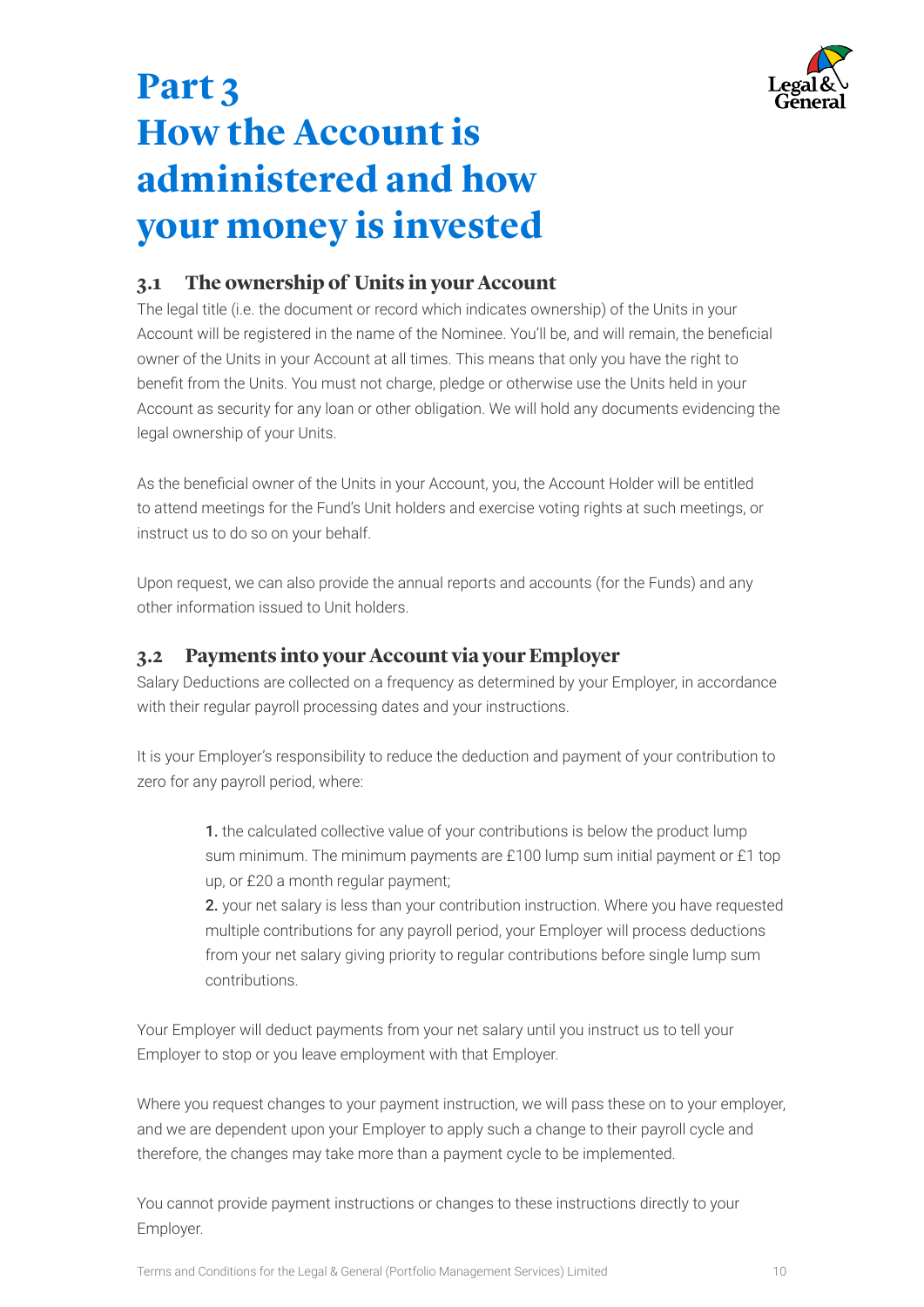

# <span id="page-10-0"></span>**3.3 If you invest directly**

You can make Single Lump Sum Payments or Regular Payments into your Account.

### Single Lump Sum Payments

Single Lump Sum Payments can be made via Debit Card and will be invested in accordance with clause 3.4.

### Regular Payments

 invest on the day of the month indicated on your application form. Your first regular Payment Regular Payments can be paid monthly via direct debit. We'll collect your regular Payment and will be collected following 14 calendar days required to set up your direct debit.

When we buy or sell Units on your behalf we'll only do so at the relevant Dealing Point, subject to clause 3.4 below.

 is due to an error on our part. If the first Payment into the account has not cleared within 14 If any payment into your Account has not cleared within 14 calendar days from the date of the original instruction, we reserve the right to cancel any units relating to that Payment unless it calendar days, then we reserve the right to close the Account.

If your selected Payment day isn't a working day, we'll collect your Payment on the next working day.

 than 90 calendar days after the Application was accepted. A new direct debit instruction will be required if your regular Payment is to be collected more

If you wish to cancel or change your direct debit we must receive your instruction through My Account at least 5 business days before your chosen collection date in order for the change to be effective by your next collection. We require 14 calendar days to update any changes to your collection bank details and failure to promptly notify us may result in a missed collection that month.

 Your chosen collection date will remain unchanged unless we're notified by you. Subject to this clause 3.2, any increase to your direct debit will require you to re-read the KIID.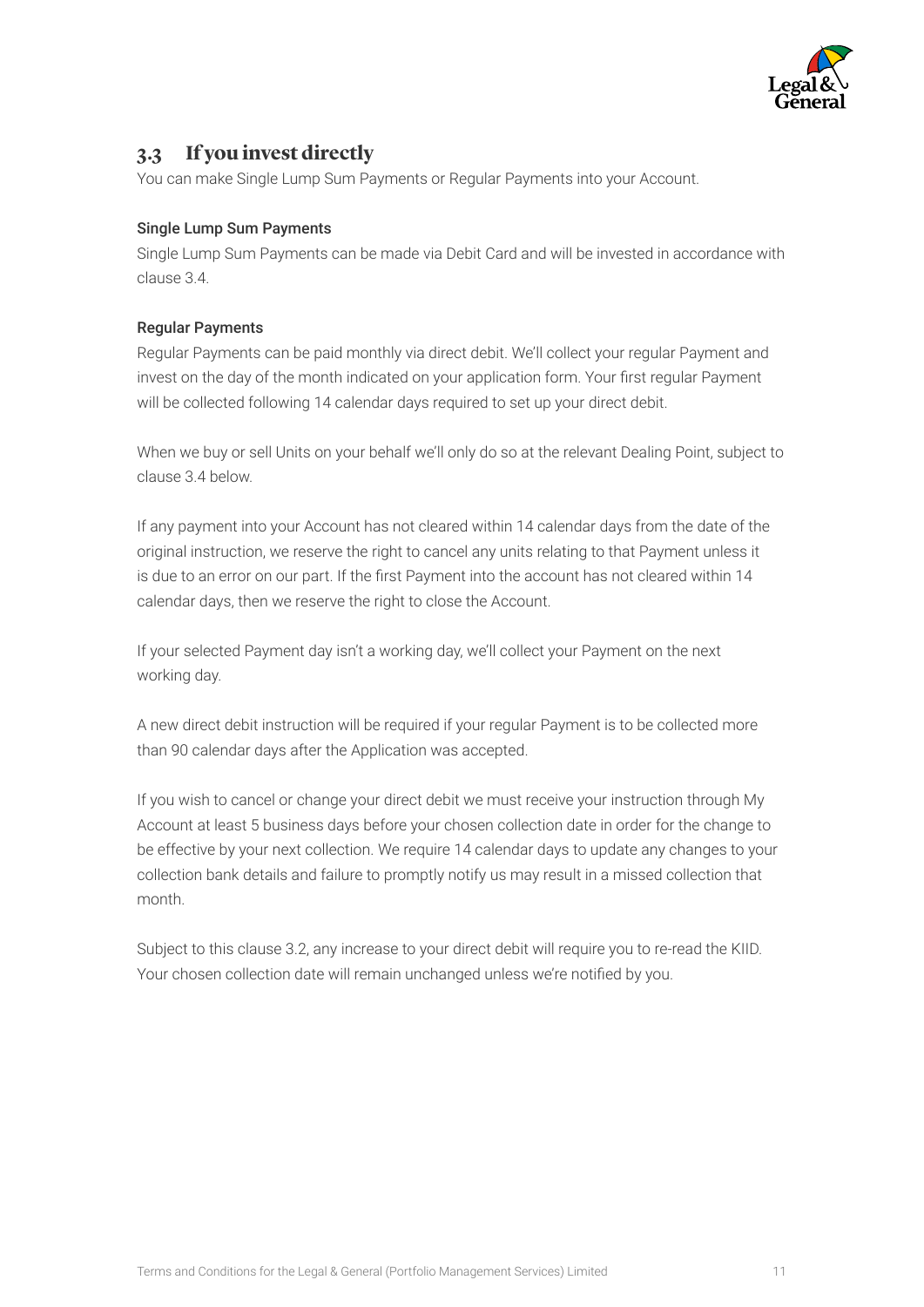

# **3.4 Investing your Payments**

 provide to you in connection with your Account so you won't benefit from the protection of the that you speak with an appropriately qualified and authorised adviser. Your Account is provided on an "execution-only" basis, which means that you are responsible for taking all investment decisions in relation to the Funds held in your Account. This is a "nonadvised service", which means that we will not provide you with investment advice (or any other advice), or take decisions on your behalf. We are not required to assess the suitability or appropriateness for you of the Funds that you choose, the Account and the other services we rules on suitability or appropriateness'. To the extent that you need any advice, we recommend

You may only invest in Funds that are "qualifying investments" for the purposes of the Regulations. When buying or selling Units in accordance with your instructions, we'll only do so prior to the Dealing point before the next available Valuation Point. Before we invest in Units on your behalf, please read the current KIID of the Fund being invested in.

Money collected through your Salary Deductions or Regular Payments, may be held as cash within your Account for up to 2 business days before we buy your chosen Units. For example, if we receive your money on the 10th day of a given month, we may invest it by the 12th of the month.

## **3.5 How your money and investments are protected**

### Client Money Accounts

All cash in your Account will be held in a Client Money Account in accordance with the FCA Rules. This includes all Payments pending investment and any disinvestments pending return to you. You are not entitled to any interest earned on amounts held in a Client Money Account unless we tell you otherwise.

 against the pool of money, rather than against a specific amount held in a specific account. We hold any money in a Client Money Account separately from our own money. Your money may be pooled with money belonging to other clients, which means that you will have a claim If we become insolvent, all the money held in a Client Money Account will be paid to relevant clients in accordance with their entitlements and the FCA Rules.

If there is a shortfall in the money held in the Client Money Account, you may suffer a shortfall in proportion to your share of the money held in the relevant Client Money Account. In these circumstances, you may be entitled to compensation from the Financial Services Compensation Scheme (FSCS). Please see Financial Services Compensation Scheme below.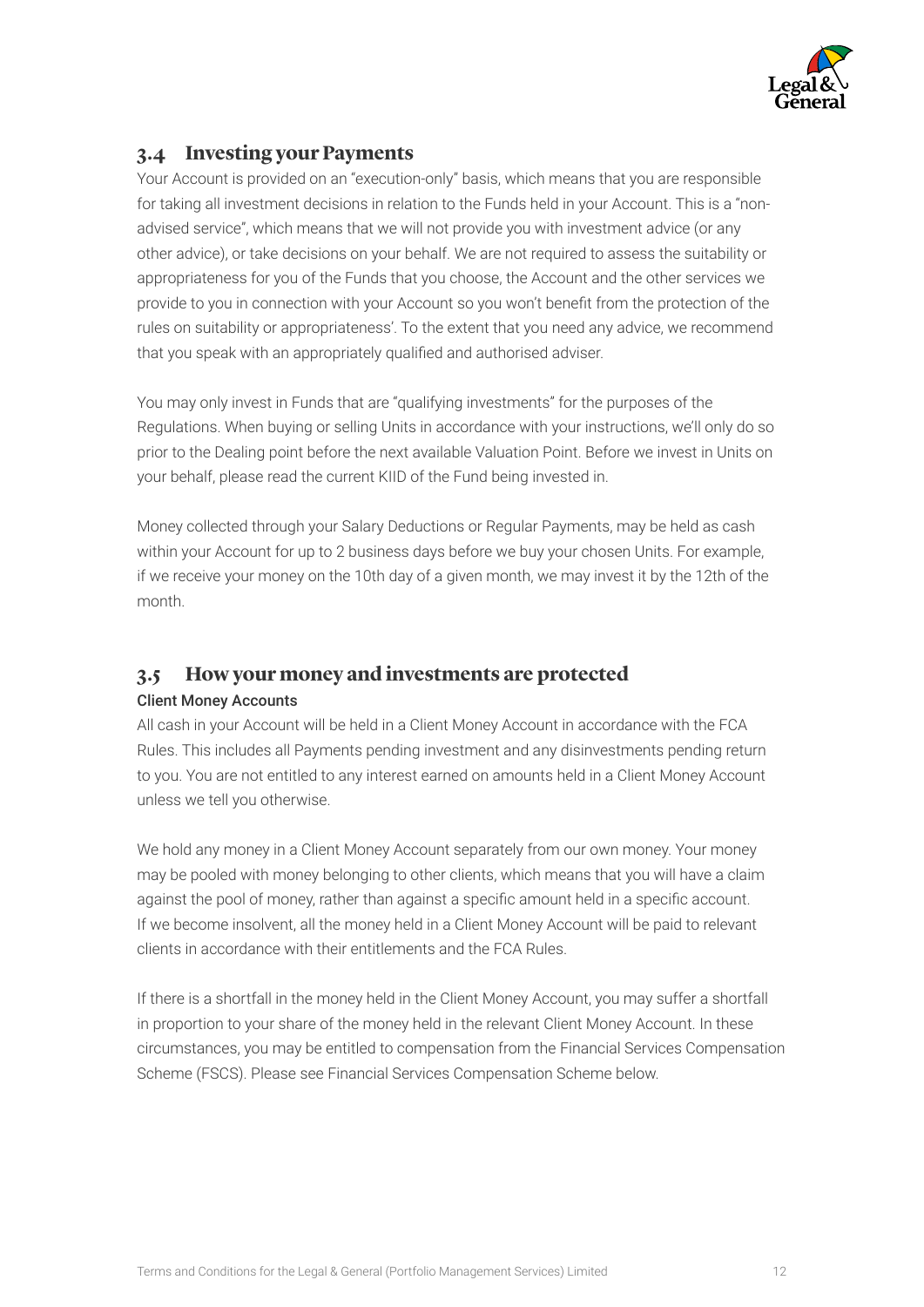

<span id="page-12-0"></span>If all or part of our business is transferred to a third party, you agree that we may transfer to the third party any client money we hold on your behalf that relates to the transfer. We agree that in these circumstances we'll transfer the money to a third party who is also bound by the FCA's client money rules, or we'll exercise all reasonable due skill, care and diligence in assessing whether the third party will otherwise apply adequate protection to that money. We'll undertake any transfer in accordance with the FCA Rules, and we'll notify you of the transfer.

All Client Money we receive from you is paid directly into a Client Money Account. We will exercise all due skill, care and diligence in the selection, appointment and periodic review of such entities. As long as we have done so, we will not be liable to you in the event of the default or insolvency of such entities.

If the bank where the money is held becomes insolvent, we may or will be treated as an unsecured creditor by the bank and, subject to the insolvency laws of the UK and any other relevant jurisdiction, we'll have a claim on behalf of our clients. If however the bank cannot repay all of its creditors, any shortfall may have to be shared pro rata between them. You may also be entitled as an individual to claim from the FSCS up to £85,000 in respect of the total cash held directly and indirectly within the failed bank.

All unclaimed monies will be held in a Client Money Account and no interest will be paid. We'll provide you with an annual statement that will show any cash balances that you hold in the Client Money Account.

 reasonable efforts to contact you or your relevant beneficiary. After 6 years we'll make further efforts to contact you or your beneficiary to let you or them know that we no longer intend to response from you after these efforts, we'll write to you to confirm that as we did not receive a If, for whatever reason, payments made to you over £25 remain unclaimed, we'll hold your money in a Client Money Account for a period of 6 years. During these 6 years we'll make hold the money in a Client Money Account and intend to pay this money to a registered charity unless you let us know what you would like us to do with this money. If we don't receive a response from you we'll no longer treat your money as client money. However, should you wish to subsequently claim your money, we'll still pay what is due to you.

If you have £25 or less in aggregate of unclaimed payments with us, we'll also hold your money in a Client Money Account for 6 years, but we reserve the right to pay it to a registered charity after we have made at least one attempt to contact you to return the money and you've not responded after 28 calendar days. However, should you wish to subsequently claim your money after we've made the payment to charity, we'll still pay what is due to you. Any such payments will be made in accordance with our Charity Policy, which is available upon request.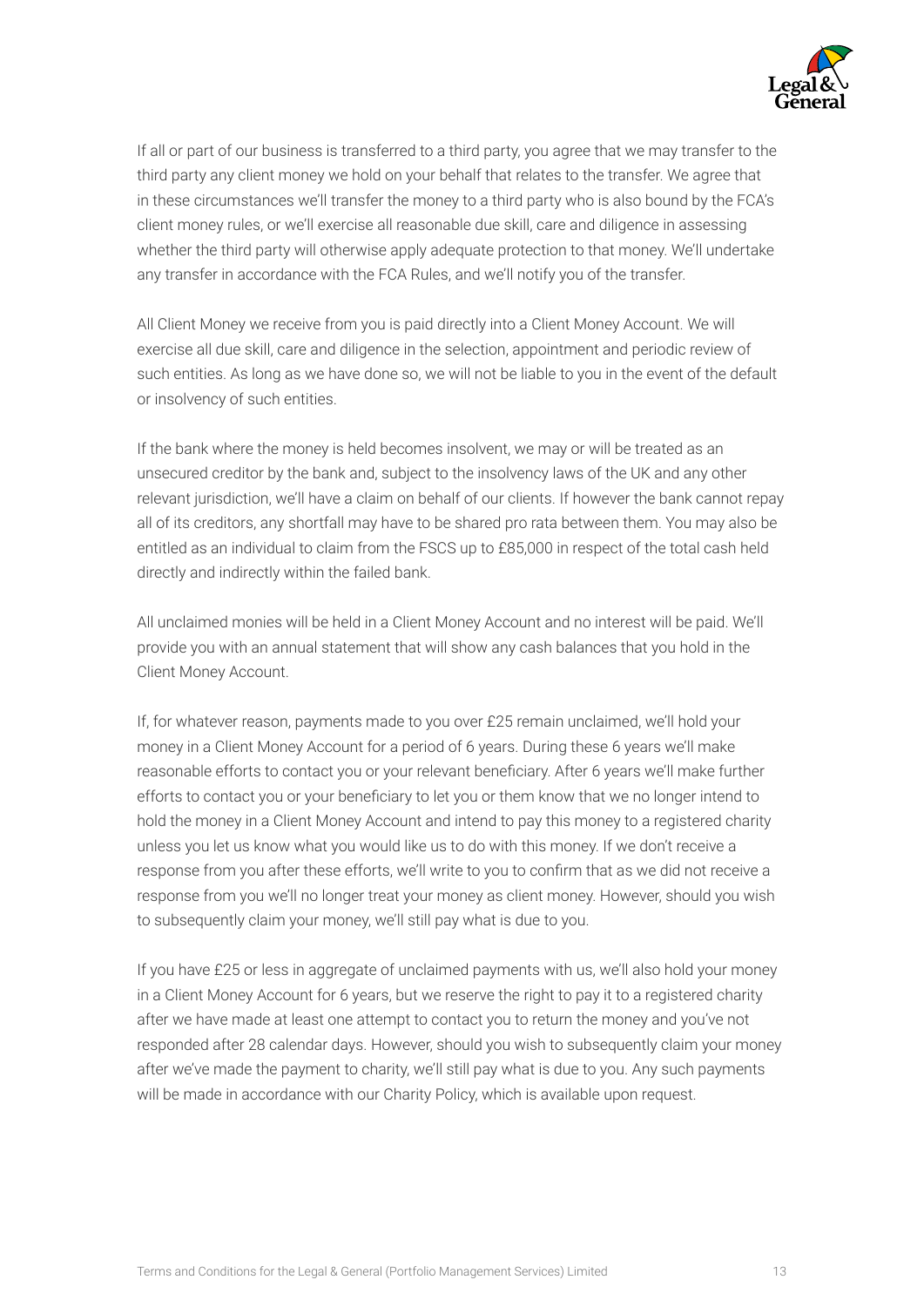

### Custody of your Units

 Account will be registered in the name of the Nominee. You'll be, and will remain, the beneficial benefit from the Units. We are responsible for the acts and omissions of any Nominee that is a The legal title (i.e. the document or record which indicates ownership) of the Units in your owner of the Units in your Account at all times. This means that only you have the right to Legal & General Group Company to the same extent as our own acts and omissions.

 clients. In practice, this means that the Nominee will generally be identified as the unit holder investments, rather than against specific investments held in a specific account. If there is a Your Units will be held in a pooled investment account together with the investments of other by the Fund Manager, but that our records will identify which clients the Nominee is holding those Units for. In the unlikely event of our failure, your claim will be for a share of the pooled shortfall in the investments held in an account you may suffer a shortfall in proportion to your share of the investments held in that account In these circumstances, you may be entitled to compensation from the Financial Services Compensation Scheme (FSCS). Please see Financial Services Compensation Scheme below.

We may deposit your investments with a sub-custodian in accordance with the FCA Rules. Where we do so, we will exercise all due, skill care and diligence in the selection, appointment and periodic review of such sub-custodians. As long as we have done so, we will not be liable to you in the event of the default or insolvency of such sub-custodians, except in the case of any sub-custodian that is a Legal & General Group Company.

If at any time you have failed to pay us amounts that you owe, we may use any cash, or sell any Units, that we hold for you to reduce or pay off any such amounts. You authorise us to take the necessary actions in accordance with the FCA Rules. You agree that we may set off any obligations or monies that we owe to you against any obligations or monies that you owe to us, without further notice to you.

If we have held Units for you for at least 12 years during which time there has been no activity on your Account we may sell those Units and pay away the proceeds to charity, or else transfer those Units to charity. During this time we will make reasonable efforts to contact you in accordance with the FCA Rules and the Regulations and any applicable laws.

#### Financial Services Compensation Scheme

 As you are classified as a retail client, you are protected by the Financial Services Compensation financial services firms. This means that if we were to become insolvent and were unable to return your Investments, the FSCS will cover financial losses up to a maximum of £85,000 for Scheme ("FSCS"). The FSCS is the UK's compensation fund for customers of authorised each investor. Any money you hold in other accounts with the bank or banks providing the Client Money Account would count towards this limit. Some banks and building societies operate under a number of trading names. The total FSCS compensation claim will include claims against all these trading names. For money held outside a Client Money Account, the FSCS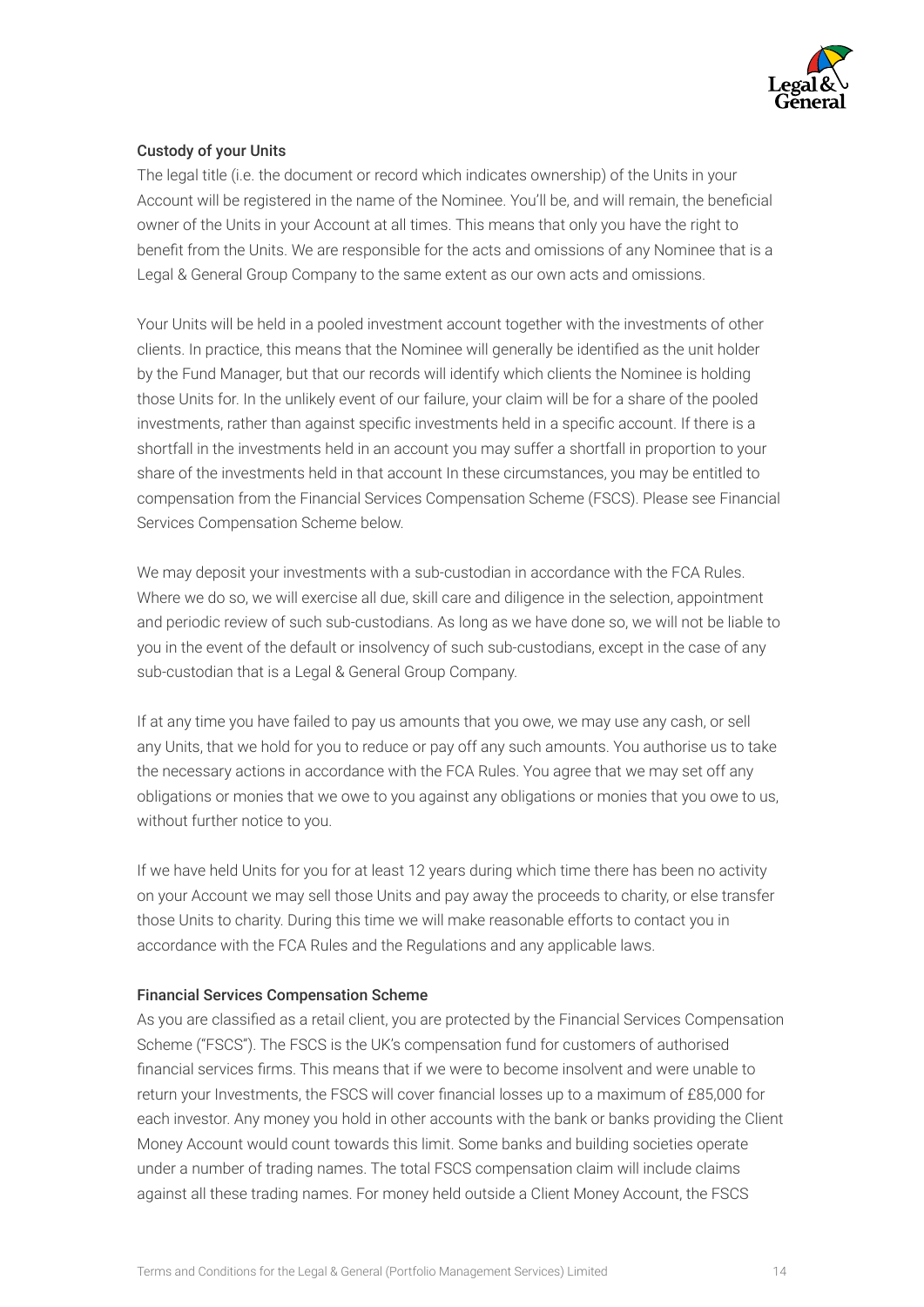

 covers most types of investment business for the first £50,000 of each customer's claim, so the maximum compensation is £50,000. For further information about compensation arrangement, please contact the FSCS at: The Financial Services Compensation Scheme, 10th Floor, Beaufort House, 15 Botolph Street, London EC3A 7QU.

# **3.6 Charges**

There are charges for managing your Account and charges applied to the Units you hold. The types of charges applicable to your Legal & General ISA are described below. You authorise the deduction and retention of all charges, applicable taxes and reasonable expenses.

### Service charge

This charge covers the cost of setting up and administering your Legal & General ISA. We work out the charge daily and collect it monthly from your Account. This charge is taken from any uninvested cash that's available or otherwise by selling Units you hold. We show the service charge as a percentage of the value of your Account over the year. The service charge applicable to your ISA is 0.25%. Charges are set out in the Application process. There are no share dealing charges, or performance fees that need to be considered.

### Fund management charge (FMC)

 shown in the ongoing charges figure (OCF) associated with each Fund, which is shown in the **Fund's** KIID. In addition to the OCF, transaction costs may also impact Fund values. You can find The Fund Manager will charge you for the costs associated with investing money in your chosen Fund. Unlike the service charge, these fees are deducted from the value of your underlying Fund so you won't see a deduction for them in your annual statement. The FMCs are a summary of OCFs and other expenses at '[Charges and fees explained](https://www.legalandgeneral.com/investments/prices-and-reports/charges-and-fees-explained/)'.

If we change our service charge in the future we will notify you by email at least 30 days before the new charge becomes applicable.

The OCF will vary from time to time and we will notify you by email if the Fund Manager publishes a higher OCF within 30 days of them notifying us.

General ISA to the beneficiaries. FMCs will apply for as long as a Fund is held in your Account. We'll continue to take the service charge until you either withdraw the full value, transfer to another manager or, in the event that you die, until we've paid out the value of your Legal &

Your statements will show you any charges applied to your Account.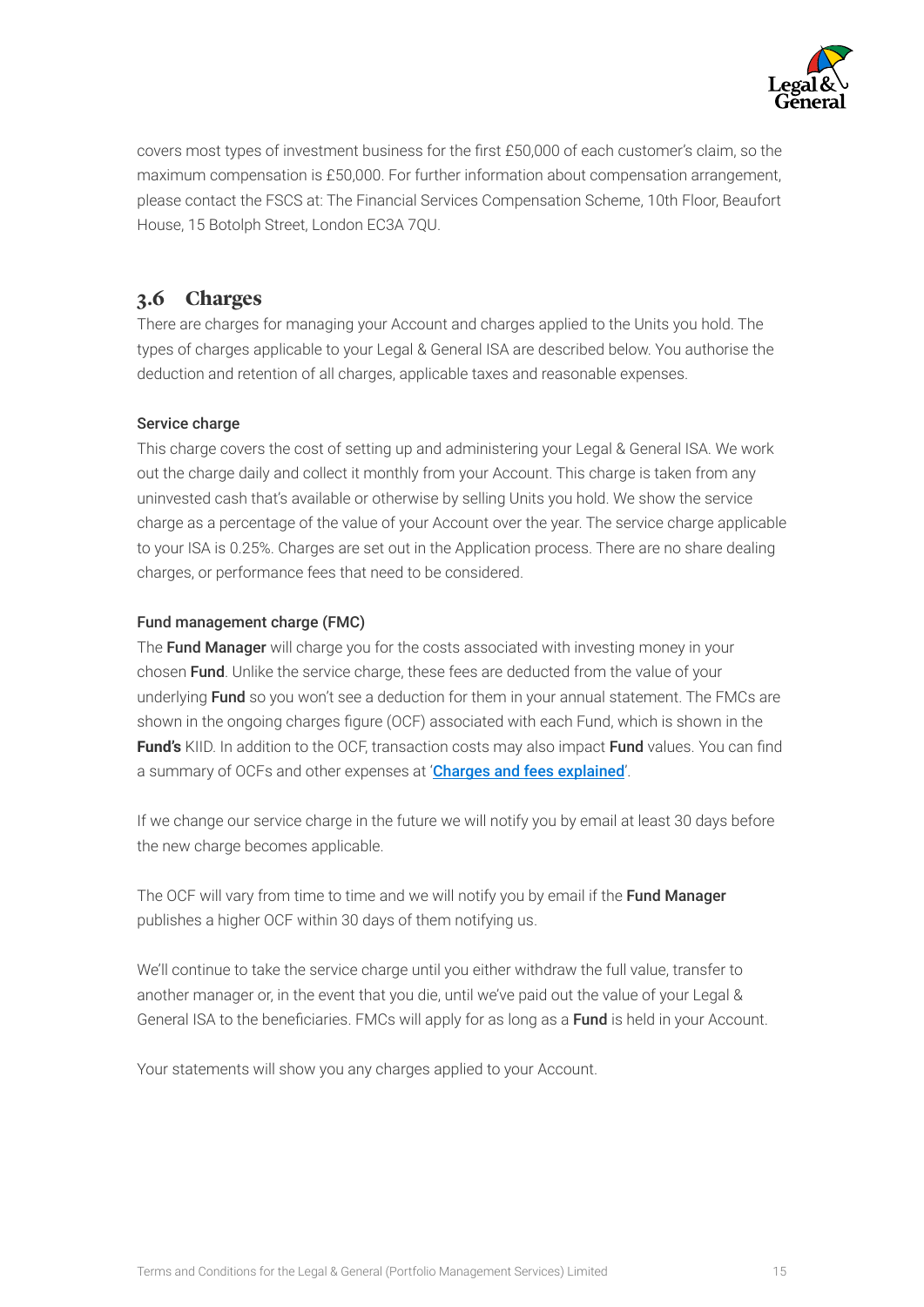

# **3.7 Information on your Account**

### **Statements**

We provide a statement to you annually showing all the transactions in the Account since the last statement. This will include a valuation of the Account, including any cash and Units held. This statement will not include any performance information on any particular Fund. This is available in your online account. You will be emailed to advise that it's available. You still have the option of viewing your account online and requesting a statement whenever you need one.

Details of the exact statement dates are available on the statement or from us on request.

### Investment Order Summaries

 We'll provide you an Investment Order Summary or other confirmation after each Single Lump Sum Payment, Salary Deduction or withdrawal. It will show the dealing date, the amount and the value of the Units of the transaction and will be available in your online account, My Account.

### Other information

Manager's Reports for the Funds are available via **the Manager**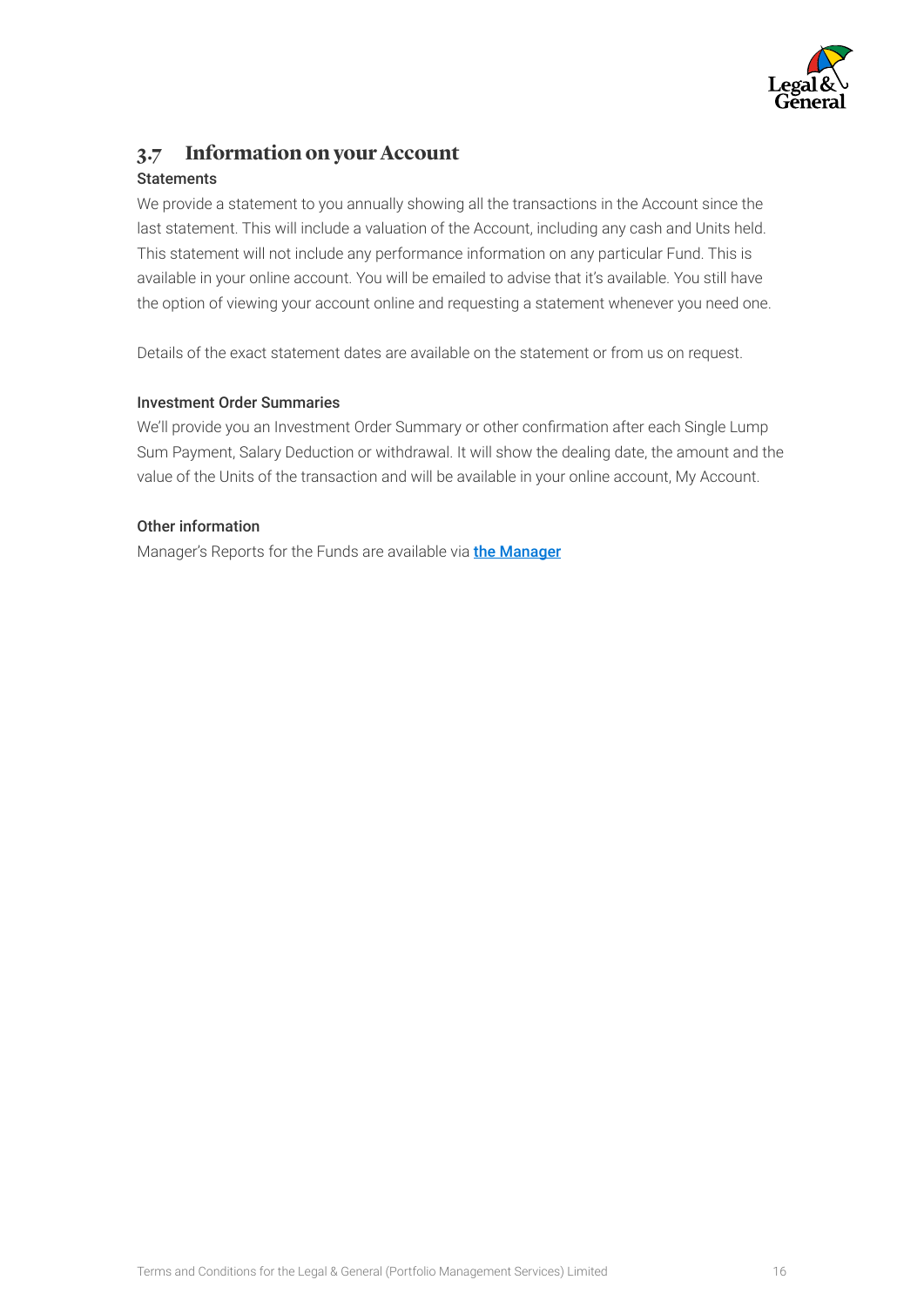

# <span id="page-16-0"></span>**Part 4 Making withdrawals, transfers and closing the Account**

# **4.1 When we can close the Account or void your ISA**  Closing your Account

In certain circumstances we may need to close your Account. If we do need to close your Account we'll notify you and let you know, giving you at least 30 calendar days' written notice of the closure, except if your Account remains below £350 over a 5 year period, in which case we reserve the right to close your Account without any prior notice, or where we are otherwise required to do so by any competent regulatory authority, the FCA Rules or the Regulations.

Circumstances in which we may need to close the Account include:

- if you materially or continually fail to meet the terms of these Conditions or, if applicable, the Regulations;
- if an extraordinary event occurs;
- you notify us that you have become a US Person, or if we discover that you are or have become a US Person;
- — changes to any laws or regulations (which are applicable to the management of the Account) which mean that it is no longer feasible to continue to operate the Account;
- of the Account) and this breach cannot be rectified; — if we're in breach of any laws or regulations (which are applicable to the management
- if we become aware of suspicious, unusual, or inappropriate activity on your Account.

### Voiding your Legal & General ISA

 & General ISA has or will become void. If your Legal & General ISA is identified as void (which We'll notify you if, by reason of any failure to satisfy the provisions of the Regulations your Legal means it is no longer exempt from tax) under the Regulations, your Units will be sold and the balance will be paid to you. We will notify HMRC as required and you hereby authorise us to do so, including to pass on any personal details as are required.

# **4.2 Making withdrawals and closing your Account**

### Full withdrawals

 point we will deduct any final fees owed at the date of the withdrawal. Instructions received pause payments. Your instruction will be processed unless we need to confirm or check the You can make a request from your account, to withdraw the full value of your account, at which online will not stop your future Salary Deductions being taken. Please log into My Account to instruction. We'll place the withdrawal instructions with the Fund Manager prior to the Dealing Point before the next available Valuation Point.

If you are paying directly by direct debit, where you request a full withdrawal from your Account, we will also unless otherwise instructed, stop taking the Regular Payments.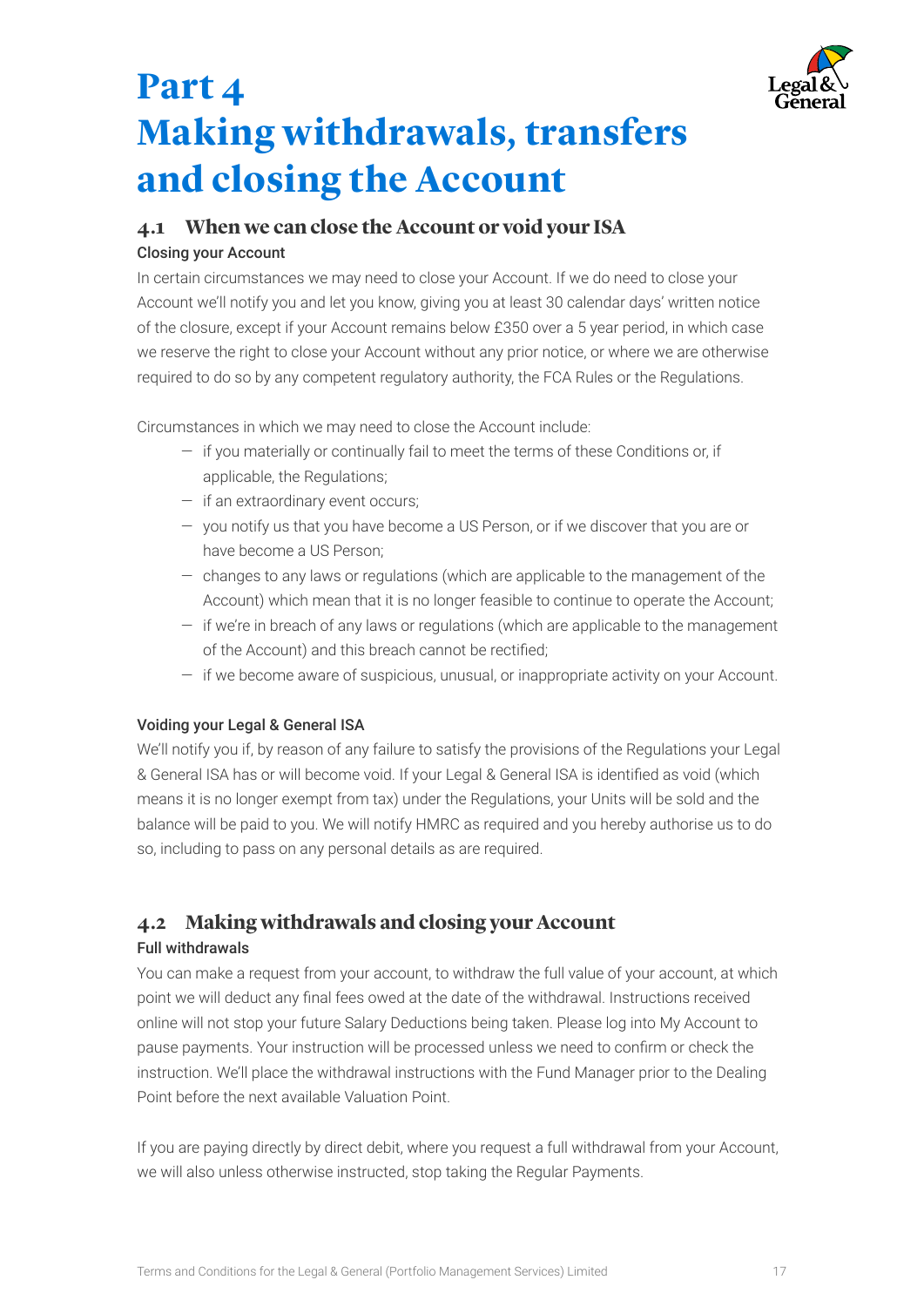

<span id="page-17-0"></span>Where you request a full withdrawal from your Account the Account will remain open for 6 years to allow you to access your documentation. You will need to actively instruct us to close your Account. If you withdraw all of the money from the Account and the Account is being closed, we'll ensure that any transaction already started will be completed.

### Partial withdrawals

 the next available Fund Valuation Point, and ask them to redeem sufficient units to fund your Fund Manager has confirmed the number and value of units being sold to meet your request. You can request a partial withdrawal from your account. When you do this we will pass a request to the Fund Manager at the earliest opportunity, usually prior to the Dealing Point before withdrawal. There may be circumstances in which the number of units sold does not meet the exact amount you have requested. You will be sent an investment order summary once the We will send you your money once it is received back from the Fund Manager, this usually takes around a week from the date of your withdrawal request.

#### For all withdrawals

The sale proceeds of the withdrawal instruction will be received into a Client Money Account from the Fund Manager. You will be paid once we receive the monies from the Fund Manager, subject to a reasonable business period (not exceeding 30 calendar days). From that date it is money for payment and is held and protected in the Client Money Account, it cannot be used by us for any other purpose. The money will be retained in the Client Money Account until we're able to release the payment. No interest will be paid on the money held in a Client Money Account.

In exceptional circumstances the buying and selling of Units can be suspended in accordance with the FCA Rules. If you request a withdrawal when the relevant Fund is suspended, the sale of the Units and the withdrawal of the investment may be delayed by up to 7 calendar days after the suspension ends.

## **4.3 Transferring your ISA to another ISA manager**

You may, at any time, request to transfer all or part of your ISA to another ISA manager in accordance with the Regulations relating to transfers. Your chosen new ISA manager will contact us to arrange the transfer. We'll agree with the new ISA manager the timing of the transfer, subject to a reasonable business period (not exceeding 30 calendar days) required by us to implement the transfer. Please note that it is not possible to transfer only some of the Payments made to your ISA in the current tax year, any current tax year Payments must be transferred in full. However, you can transfer all or some of the Payments that have been made in previous tax years. We use a standard electronic messaging system, The Transfer Exchange (TEX). We are a member of TEX (operated by the Tax Incentivised Savings Association) which facilitates transfer requests between ISA managers. As a member, we are allowed to receive transfer requests from other ISA managers to transfer your Investment to them, even where we don't receive an original instruction signed by you. We act upon the other ISA manager's instruction and transfer your Investment accordingly. An ISA manager who is a TEX member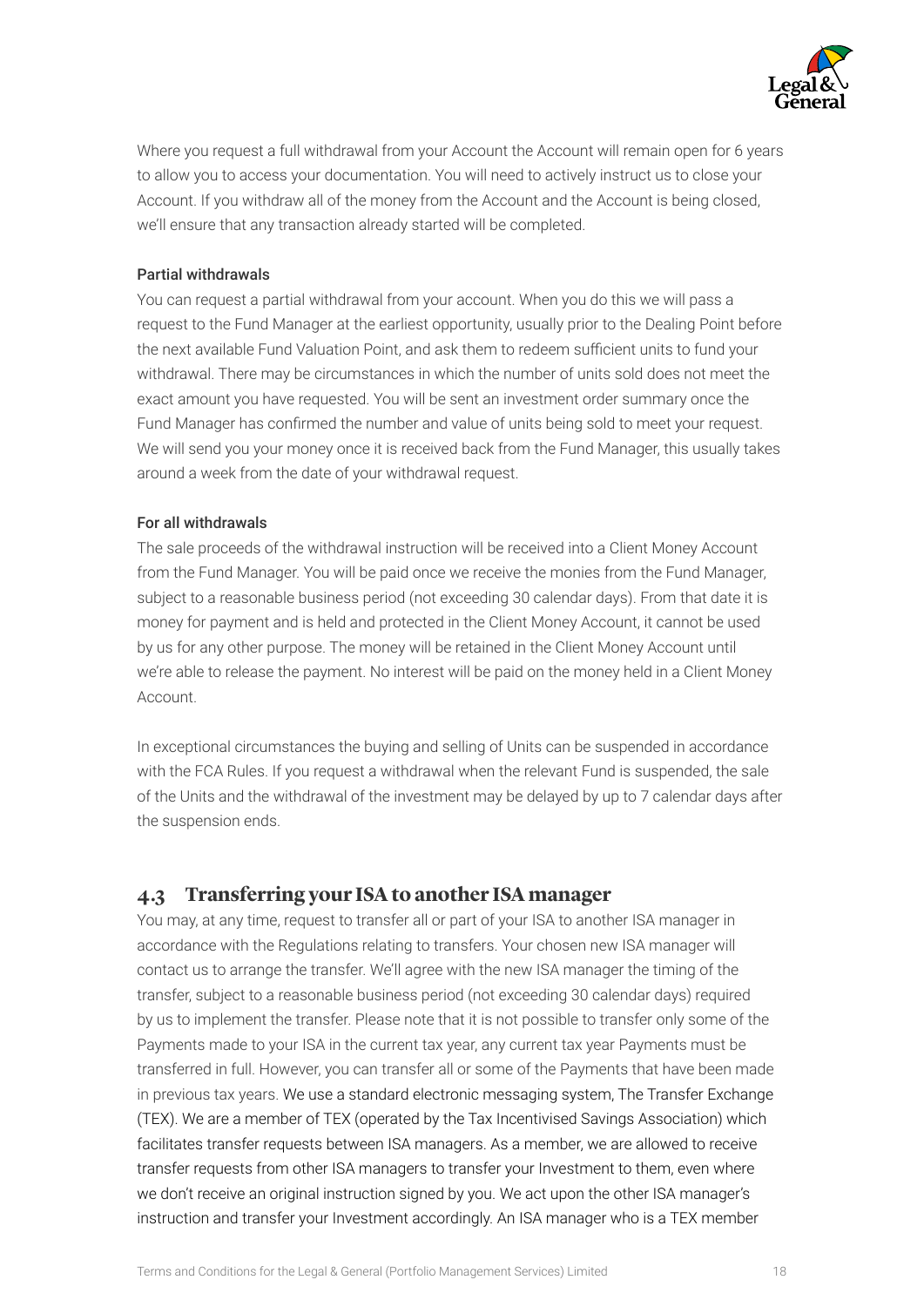

<span id="page-18-0"></span>is obliged to ensure it has the authority to act on an investor's behalf before making a transfer request. There is no requirement for you, the investor, to provide your existing ISA manager with any instruction to transfer to another ISA manager.

In exceptional circumstances the buying and selling of Units can be suspended in accordance with FCA Rules. If you request a transfer to another ISA manager when the relevant Fund is suspended, the sale of your Units and the transfer may be delayed by up to seven calendar days after the suspension ends.

#### Transfer in cash

 reasonably require to finalise the transfer, the Units will be sold usually prior to the Dealing point If you wish to transfer your ISA in cash to a new ISA manager, we'll sell enough Units from your ISA to meet the requested transfer value. When we have received all the information we before the next available Fund Valuation Point. If the transfer means that the remaining value of your ISA would be less than £350 we'll sell all of the Units and transfer the whole of the ISA value to your new ISA manager.

To facilitate the payment to your new ISA manager, on receipt of the proceeds of sale of your Units, from the Fund Manager, we'll place the money into a Client Money Account. From that date it is your money and is held and protected in the Client Money Account and it cannot be used by us for any other purpose. This money will be retained in the Client Money Account until we're able to release the payment to your new ISA manager. You will not be entitled to any interest earned on money held in the Client Money Account unless we tell you otherwise. Once the transfer has been completed, these Conditions will no longer apply to your ISA.

#### Outstanding charges and credits due

For any ISA transfer, we'll deduct from the value transferring to the new ISA manager any outstanding charges, or any payments that are owed to HMRC in accordance with the Regulations. Any reclaimable tax credit that was due to be paid after the completion of an ISA transfer will be sent to you. This is because many other ISA managers don't accept small payments.

## **4.4 Procedure following death**

 On notification of death, access to your Account will be frozen and your representatives should send us either the original or a certified copy of your death certificate. Once we have received If you die whilst holding a Legal & General ISA, we will continue to rely on these Conditions. an original copy of the grant of probate, your representatives will be able to sell or transfer your investments, but not buy investments. Your Legal & General ISA will end when either your executor closes it or the administration of your estate is complete.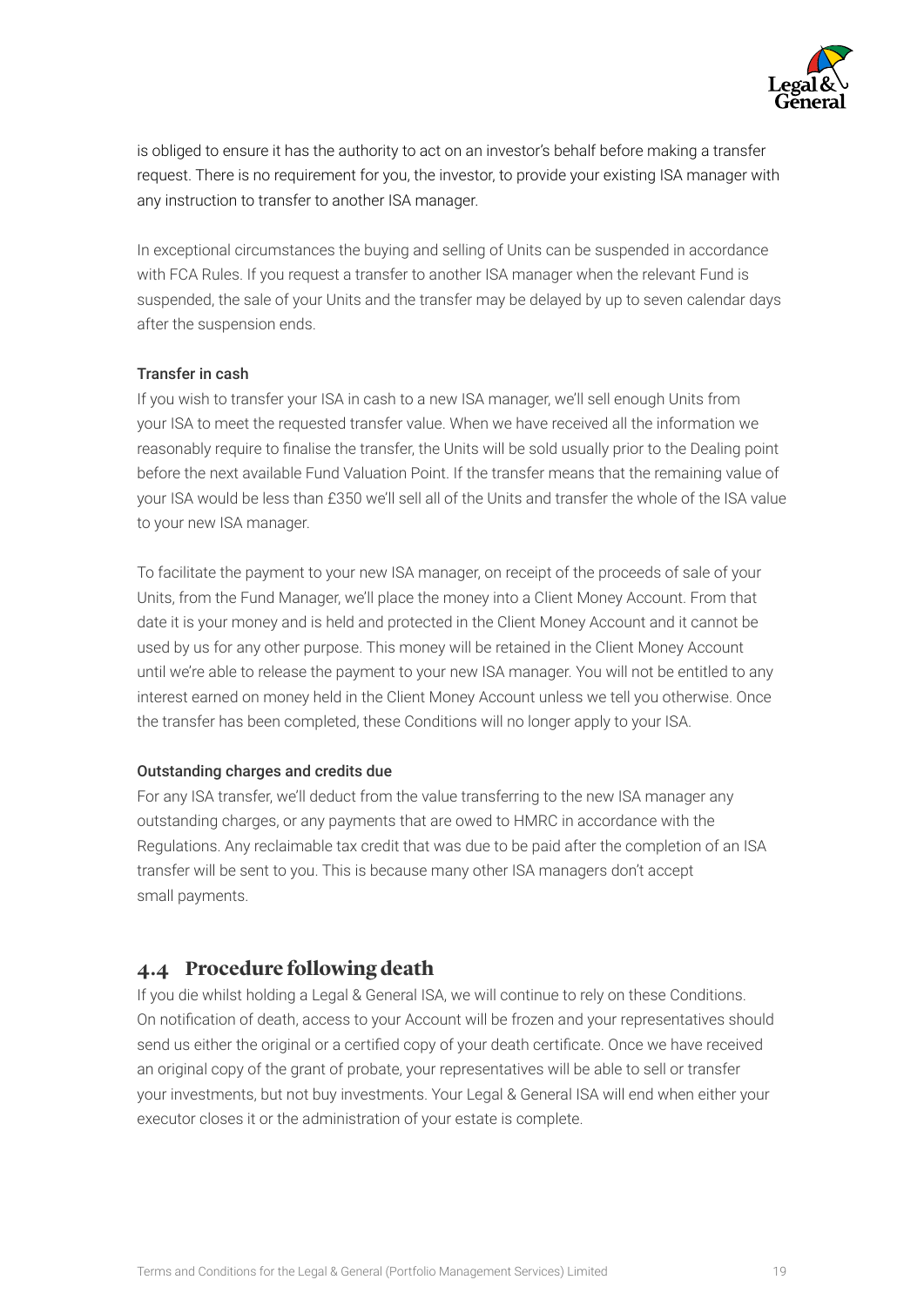

<span id="page-19-0"></span>Following your death your Legal & General ISA will automatically stop being exempt from tax upon the earlier of:

- the date of completion of the administration of your estate;
- the third anniversary of your death; and
- the date of withdrawal of all investments and cash from your Account.

If eligible, your spouse or civil partner may be able to claim the value of your ISA on your death as an additional permitted subscription in accordance with the Regulations.

 Further information as to the eligibility requirements will be sent to the relevant beneficiary when we are notified of your death.

## **4.5 Payments made following a withdrawal, transfer or closure**

This section applies when:

- you request an ISA cash withdrawal from your Account;
- you request an ISA cash transfer to another ISA manager;
- your Account is closed; or
- your Account is closed following death.

For your protection the withdrawal payments will be paid in Sterling from a Client Money Account to the Nominated Bank Account or your new ISA manager, as appropriate. Payment to the Nominated Bank Account or the new ISA manager, as appropriate, will mean that we're no longer liable in relation to the payment.

 behalf, subject to them providing sufficient evidence that you are the beneficial owner of the Individuals holding powers of attorney can either instruct payments to be made to the Nominated Bank Account held on record, or into a client money account they operate on your account.

 Where we haven't been provided with sufficient payment details, we'll make reasonable efforts to contact you or the personal representative, as appropriate, and confirm them before any payment is made. Whilst we're waiting for any such query to be resolved, the money will be held in a Client Money Account and no interest will be paid. We may delay payment of the withdrawal proceeds if we reasonably believe that we should delay payment for the Account Holder's or the personal representative's protection (such as to prevent fraud) or as required by law.

Where a withdrawal from the Account is made shortly after a Payment is made, the proceeds of the withdrawal will only be paid once we're assured of cleared funds in respect of that Payment. Banks and building societies may take up to 21 business days to fully honour any Payment. In the case of Salary Deductions, payment of the withdrawal proceeds may be deferred in relation to the last Salary Deductions until we can be sure that all Salary Deductions have been successfully collected.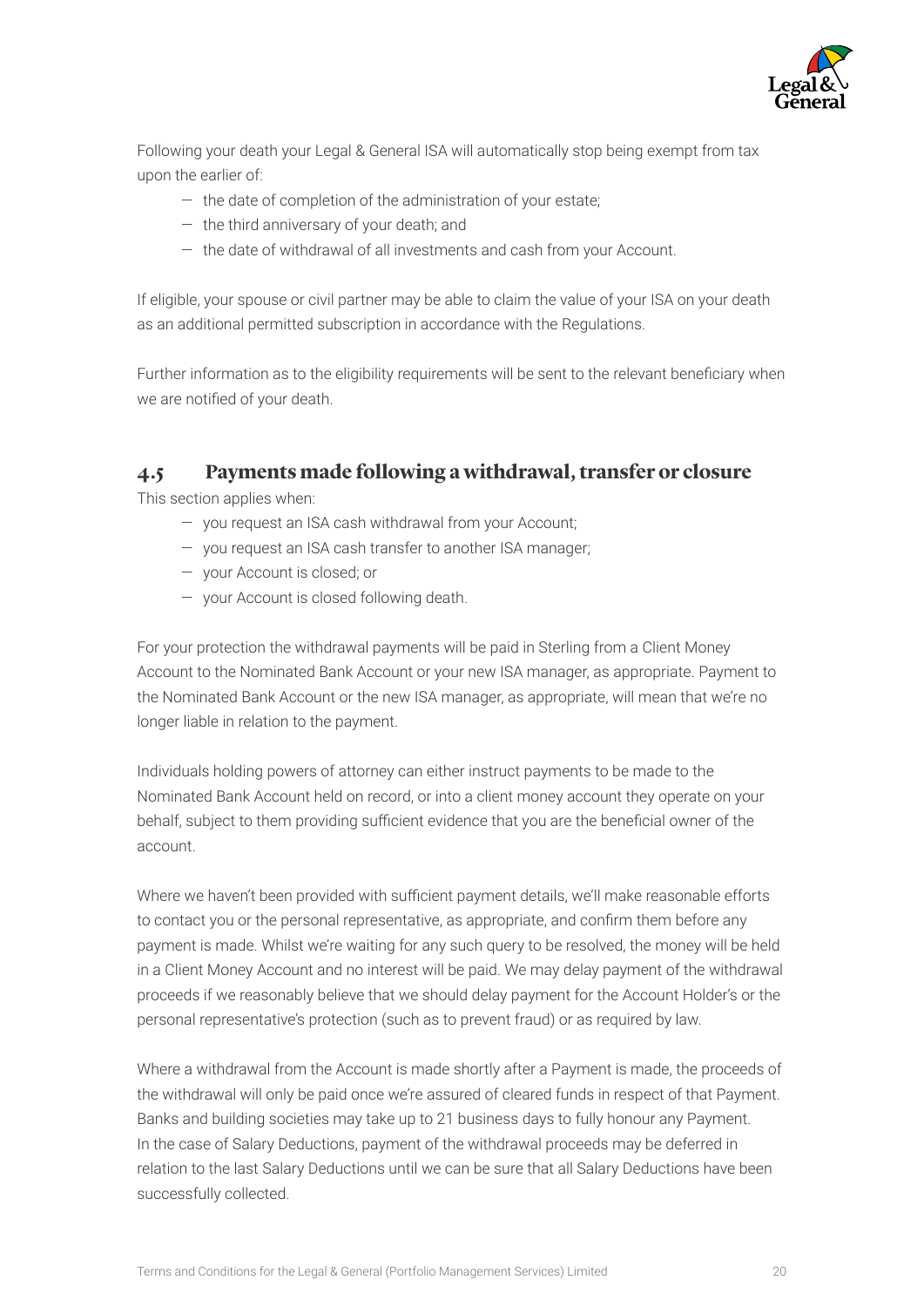

No interest will be earned between the date Units are sold and the date any payment clears into your Nominated Bank Account or is received by the new ISA manager or your personal representative, as appropriate. We reserve the right to deduct any outstanding fees, charges and expenses from the amount that is withdrawn.

If we're instructed to make a payment to a non-Sterling bank account, payment will be made in Sterling and we'll not pay any costs for currency conversion. We reserve a right to claim back from the Account Holder or your personal representative, as appropriate, any charges associated with a transfer into a non-Sterling bank account.

Where you close the Account by requesting a full withdrawal, you can ask for the residual funds to be paid to charity. If you ask us to do this, any further tax credit, or unclaimed payment below £25 will be donated to our nominated charity. We have a policy on charity payments.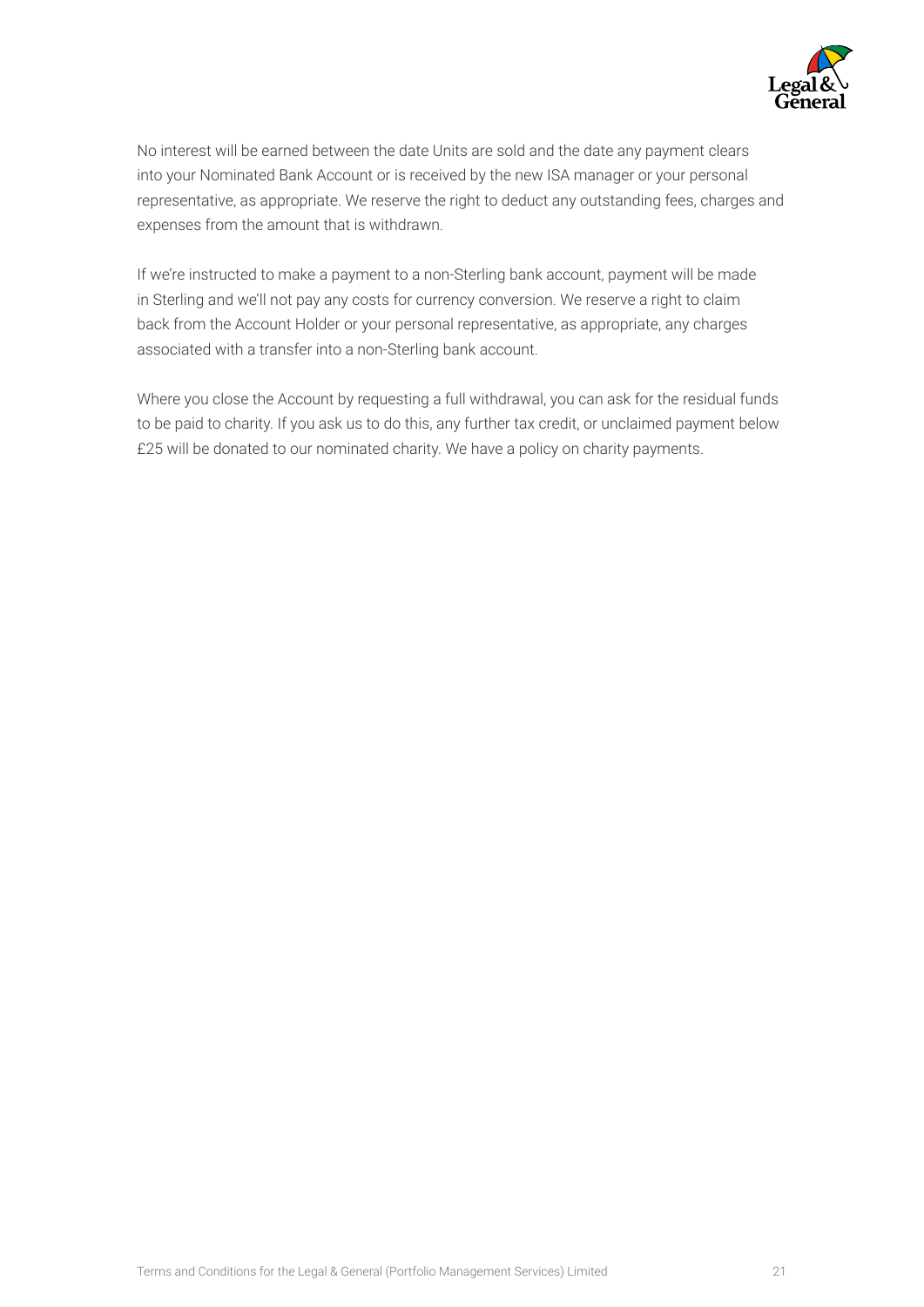

# <span id="page-21-0"></span>**Part 5 General Information**

## **5.1 About us**

 by the UK Financial Conduct Authority (FCA) under firm reference number 146786. PMS is The <mark>[FCA's website is available](http://www.fca.org.uk/) here</mark> and its registered office is at 12 Endeavour Square, London Legal & General (Portfolio Management Services) Limited ("PMS") is authorised and regulated authorised by HM Revenue & Customs as an ISA manager under reference number Z1160. E20 1JN.

# **5.2 How we communicate with you**

 in English. You specifically consent to us providing you with documents, including the latest We make the Account available to you exclusively on an online basis. We may contact you by telephone or email using the details that you have provided to us. You consent to us communicating with you electronically. All our customer communications will only be available version of these Conditions and any KIID, by placing such documents on our website, or sending them to you by email or by another form of electronic communication.

# **5.3 Communicating with us**

You should contact us via the secure messaging in My Account.

If you are paying by Salary Deduction you should not contact your employer as they will be unable to accept or share with us any requests to make changes to your Account, investments, or future Salary Deductions.

 such recordings for five years or, where required to do so by the FCA, for up to 7 years. You We are required to record certain communications between us (including certain emails, telephone calls and other forms of electronic messages or communications) and will retain may request a copy of such recordings. You agree that we may use any such recordings in any proceedings between us. You also agree that we may monitor and record other communications and calls.

# **5.4 Informing us of changes**

It is your responsibility to communicate any changes in your circumstances to us. If you are paying by Salary Deduction your Employer will be unable to accept or share with us any requests to make changes to your Account, investments, or future Salary Deductions.

 we have identified that your circumstances have changed, we may take reasonable steps to Where we believe that your residency is affected by any change in circumstances, we'll email or call you to clarify your circumstances. You may no longer be able to contribute to an ISA. Where make enquiries to re-establish contact with you. In order to make these enquiries, we may need to share your details with trusted external parties.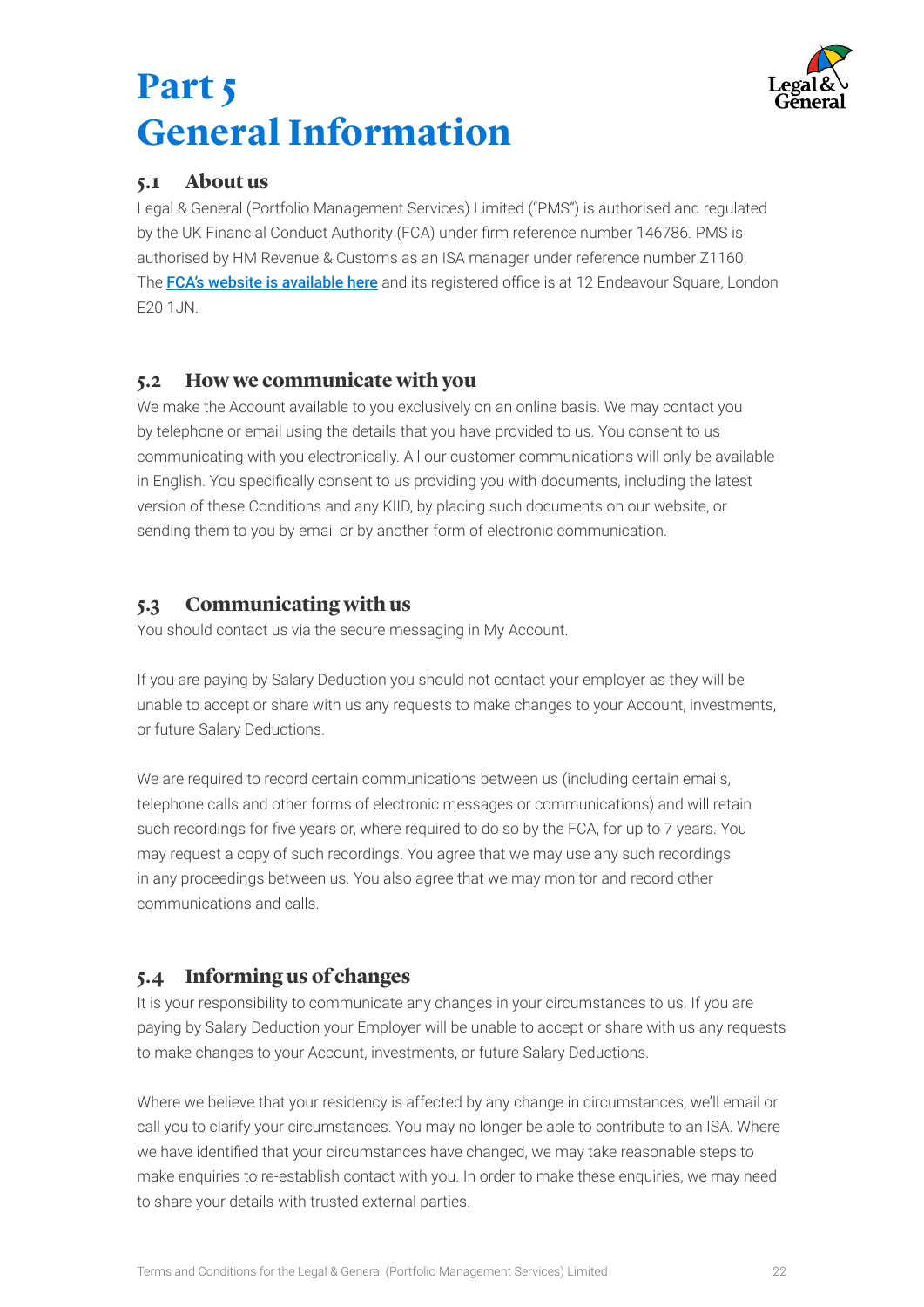

<span id="page-22-0"></span>It is your responsibility to keep us informed if the Nominated Bank Account details change. You can instruct us at any time to change the Nominated Bank Account. Subject to completing any necessary checks, we'll make this change, although payments due to be paid to you within that period may still be sent to the previous Nominated Bank Account.

# **5.5 Verifcation of identity, fraud and credit checks**

### Verification of identity

 To protect the Account Holder and us from financial crime, we may be required to verify the identity of new and sometimes existing customers. This may be achieved by using reference agencies to search sources of information relating to the Account Holder (an identity search). This will not affect the Account Holder's credit rating. If this fails, we will reject your application.

### Fraud checks

 reinvest each year. If false or inaccurate information is provided and fraud is identified details We will check your information with fraud prevention agencies before we accept your Application and periodically during the term of your Account including, for example, if you will be passed to fraud prevention agencies. Law enforcement agencies may access and use this information. Legal & General and other organisations may also use and access this information to prevent crime, including fraud and money laundering, for example, when checking details on applications for credit and credit related or other facilities, managing credit and credit related accounts or facilities; and recovering debt.

PMS and other organisations, including those inside and outside its group of companies, may access and use from other countries the information recorded by fraud prevention agencies in addition to accessing and using the information recorded by the UK's fraud prevention agencies. These organisations may be in countries outside the European Economic Area.

## **5.6 Processing personal data and providing information to others**

The Legal & General group of companies will hold and process Account Data whether or not the Application proceeds. As regards to any Account Data, it is agreed that we shall be a Controller. We acknowledge and agree that, in respect of the Account Data, we will comply with our obligations under Data Protection Legislation. We will process Personal Data in accordance with our privacy notice which is **[available here](https://www.legalandgeneral.com/privacy-policy)** or on such other site as we may notify to you from time to time. A copy of our privacy notice is also available upon request. Our privacy notice sets out, amongst other things, the purpose or purposes for which Personal Data is collected and intended to be processed and also contains any other information prescribed by Data Protection Legislation. Any changes to our privacy notice will be posted on the site from time to time.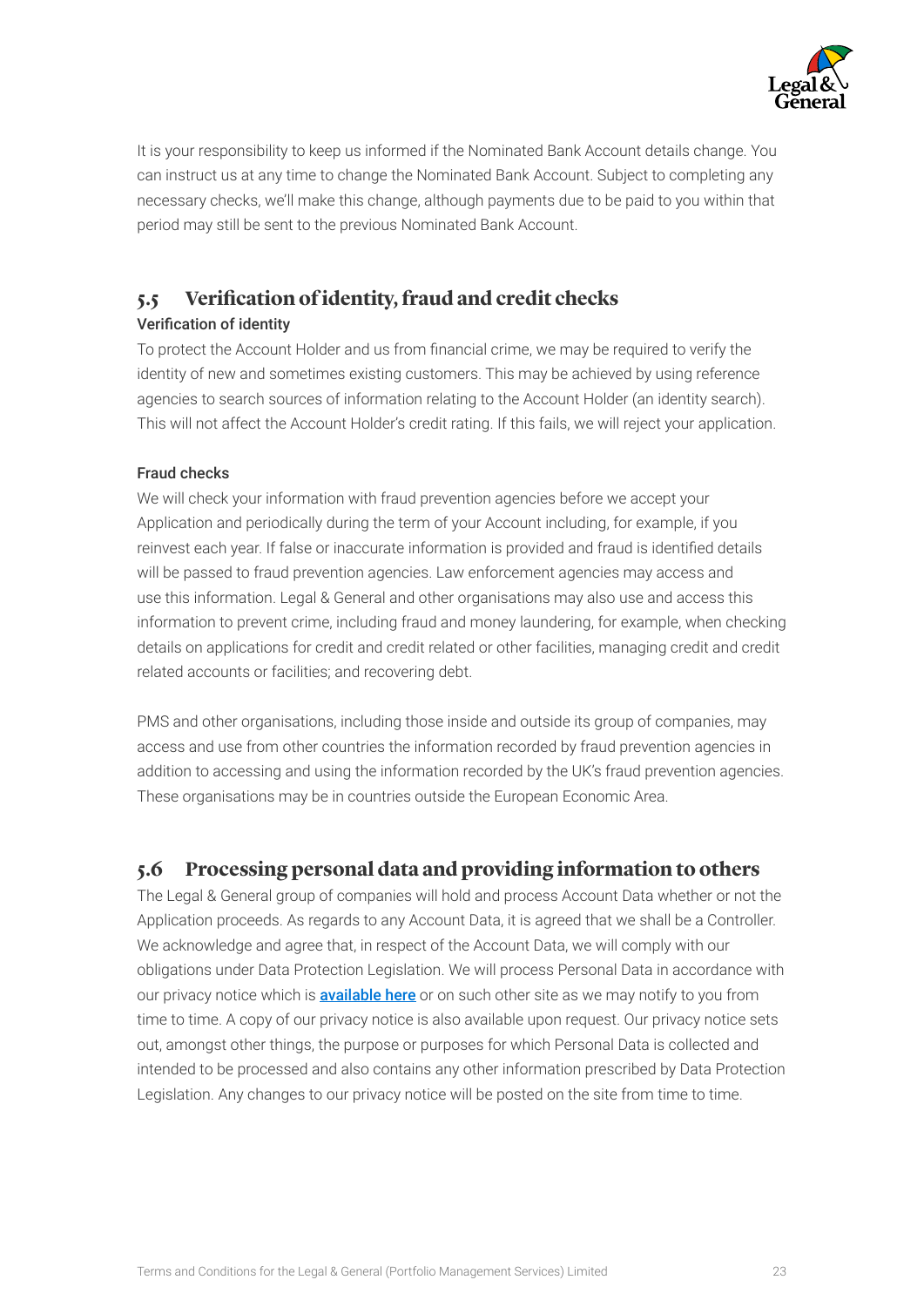

# <span id="page-23-0"></span>**5.7 Conficts of interest**

 Conflicts of interest may arise between the Account Holder and us; our employees; our conflicts throughout the time the Account is held with us. associated companies; or our representatives. To ensure that we treat investors consistently and fairly, we have a policy on how to identify, manage and, where possible, prevent these

### Policy summary

 A copy of the full policy is available on request. To obtain a copy you should in the first instance please send an email to [customercare@landg.com](mailto:customercare@landg.com) or write to Personal Investing, 3rd Floor Brunel House, 2 Fitzalan Road, Cardiff, CF24 0EB.

Below is a summary of our policy:

- we will consider the interests of all of our customers and treat them fairly;
- we will manage conflicts of interest fairly to ensure that all customers are treated consistently and to prevent any conflict of interest from giving rise to a material risk of damage to the interests of our customers;
- we have in place procedures to ensure that staff identify and report any new conflicts;
- we will keep a written record of any conflicts or potential conflicts;
- if appropriate, we will disclose any relevant conflict to a customer before undertaking business with that customer;
- we will carry out an annual review to identify any new conflicts; and
- we will ensure new business developments identify any new conflicts of interest.

 In exceptional circumstances, we may be required to inform you that, due to the specific circumstances, we are unable to ensure that a conflict of interest will not damage your interests. In such cases, we will inform you so that you are able to make a decision as to whether or not to proceed. In some cases we may decide that we are unable to continue to act.

This policy also applies to any company to whom we delegate any of our functions.

# **5.8 Complaints and policies**

 in the first instance please send an email to [customercare@landg.com](mailto:customercare@landg.com) or write to Personal In the event that you have a complaint in relation to the operation of your Account, you should Investing, 3rd Floor Brunel House, 2 Fitzalan Road, Cardiff, CF24 0EB

We have a policy for handling any complaints relating to the operation of the Account. A copy of this policy is available on request.

 In the event you're not satisfied with the resolution of a complaint, you may also have a right Tower, London E14 9SR. You can also get more information and a complaint form from the FOS to complain directly to the Financial Ombudsman Service (FOS), which is located at Exchange website **[available here](https://www.financial-ombudsman.org.uk.)**.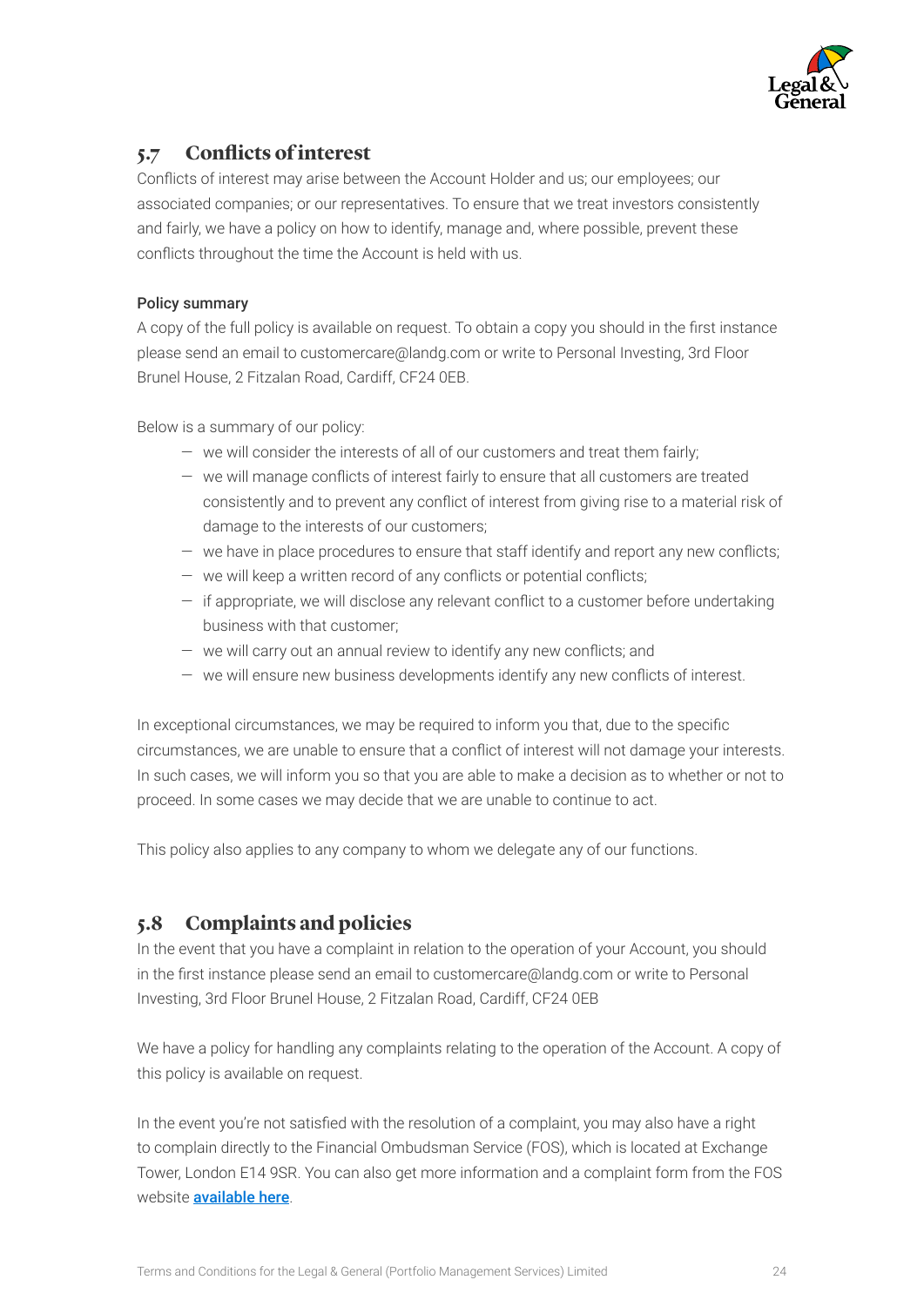

<span id="page-24-0"></span>You can request copies of the following policies by contacting us:

- investments held by overseas investors including US Persons;
- locating customers without an address;
- charity payments; or
- conflicts of interest.

## **5.9 Liabilities**

Except as otherwise provided in these Conditions, we'll be responsible to you for any loss, injury or damage suffered by you due to our negligence, default, or fraud; any material breach by us of these Conditions; or any failure, delay (that was within our control) or error by us, or the Nominee in carrying out your instructions.

 goodwill, loss of opportunity or loss of profit. We'll also not be liable for our failure to comply We'll not be liable to you for indirect or unforeseeable losses such as loss of business, loss of with these Conditions because we're complying with our obligations under applicable laws or due to unforeseen circumstances beyond our reasonable control.

Investing carries risks and you may not get back the full amount of your investment. We will not be responsible if you suffer a loss because the value of your Account falls due to changes in the value of the Funds in which you have invested.

In the event that we do not receive your Single Lump Sum Payment or Regular Payment from your employer, any money allocated to your investment will be reversed, and we reserve the right to charge for all losses and expenses reasonably incurred as a direct or indirect consequence in relation to such an event.

You'll be responsible for any losses suffered by the Account Holder and us if you act fraudulently or if you allow another person to use your security details for the Account. You'll also be responsible for any reasonable losses suffered by the Account Holder and us as a result of your material breach of these Conditions or if you provide inaccurate or untrue information to us.

## **5.10 Extraordinary circumstances, adjustments and disruption**

 We'll perform our obligations set out in these Conditions unless a significant event beyond our reasonable control prevents or restricts our ability to do so.

These events are described in these Conditions as 'Extraordinary Events'. Such events include the following:

- strikes, lockouts or other industrial action;
- civil commotion, riot, invasion, terrorist attack or threat of terrorist attack, war (whether declared or not) or threat or preparation for war;
- fire, explosion, storm, flood, earthquake, subsidence, epidemic or other natural disaster;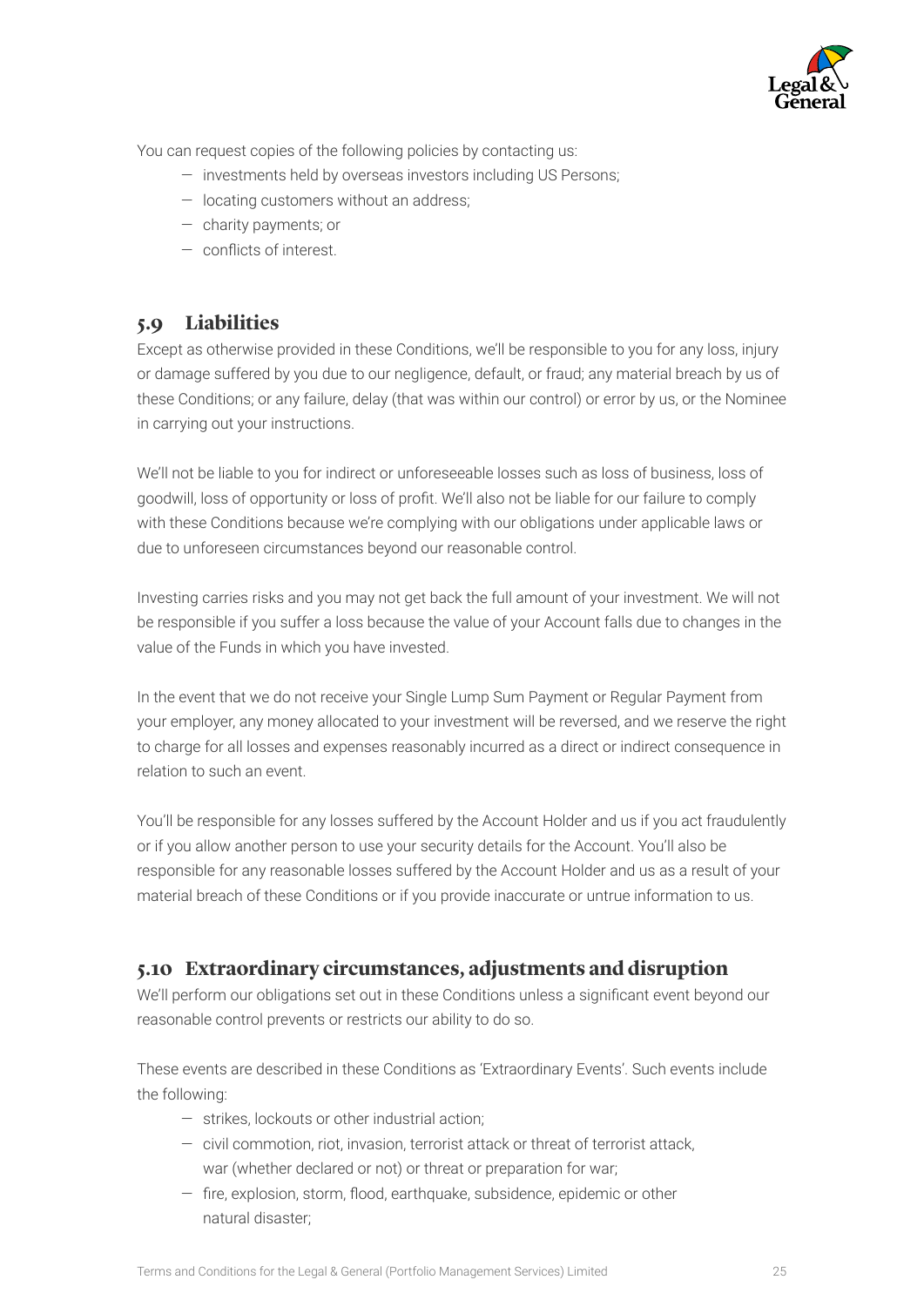

- restrictions imposed by legislation, regulation or other governmental initiatives that aren't as a result of our misconduct;
- recession or significant economic collapse of a market, company or country;
- failure of external utilities (for example telecommunications networks or power) leading to unavoidable disruption;
- $-$  and the suspension, limitation or material disruption of trading on any of the — and the suspension, limitation or material disruption of trading on any of the underlying exchanges that the Funds invest in; the underlying exchanges on which the underlying index is based failing to open for trading or closing early; the announcement that the publication of the underlying index is to cease; the underlying index is replaced by another index; or the level of the underlying index is not calculated or published.

 There may be other significant events outside our control that we're unable to anticipate.

If an Extraordinary Event occurs this may result in any payment due being disrupted, adjusted, reduced or delayed. If an Extraordinary Event occurs, we'll use due care and diligence when considering how to respond and will ensure that our response is fair and proportionate. We'll not be liable or responsible for any failure or delay in performing any of our obligations described in these Conditions as a result of an Extraordinary Event, but will use reasonable efforts to minimise any adverse impact on the Account Holder as far as reasonably possible and will tell you if the Account Holder is being disadvantaged as soon as we can.

If an Extraordinary Event restricts or prevents our ability to perform our obligations set out in these Conditions, we'll advise you as soon as we're reasonably able to do so and we'll let you know how we intend to deal with it. How quickly we're able to notify you may depend upon the severity of the event. If the event continues for a period in excess of 60 calendar days we may make reasonable changes to these Conditions to try and overcome the problem. This may include closing the Account. We'll notify you before this happens and what options are available.

## **5.11 Changing these Conditions**

We reserve the right to make changes to these Conditions. However, we'll only make changes for valid reasons, which include the following:

- a. if our investment rights and powers are removed or restricted;
- **b.** to make these Conditions clearer or more favourable to you;
- c. to comply with applicable law, regulation, the judgment of any court, regulator, ombudsman or any regulatory guidance or codes;

 d. to reflect a change in our corporate structure that doesn't have an unfavourable impact on the Account but which does require us to make certain changes to these Conditions;

e. if we need to respond to changes in tax rates, interest rates or the costs of providing the Account; or

f. if we need to change any operational aspect of managing your Account.